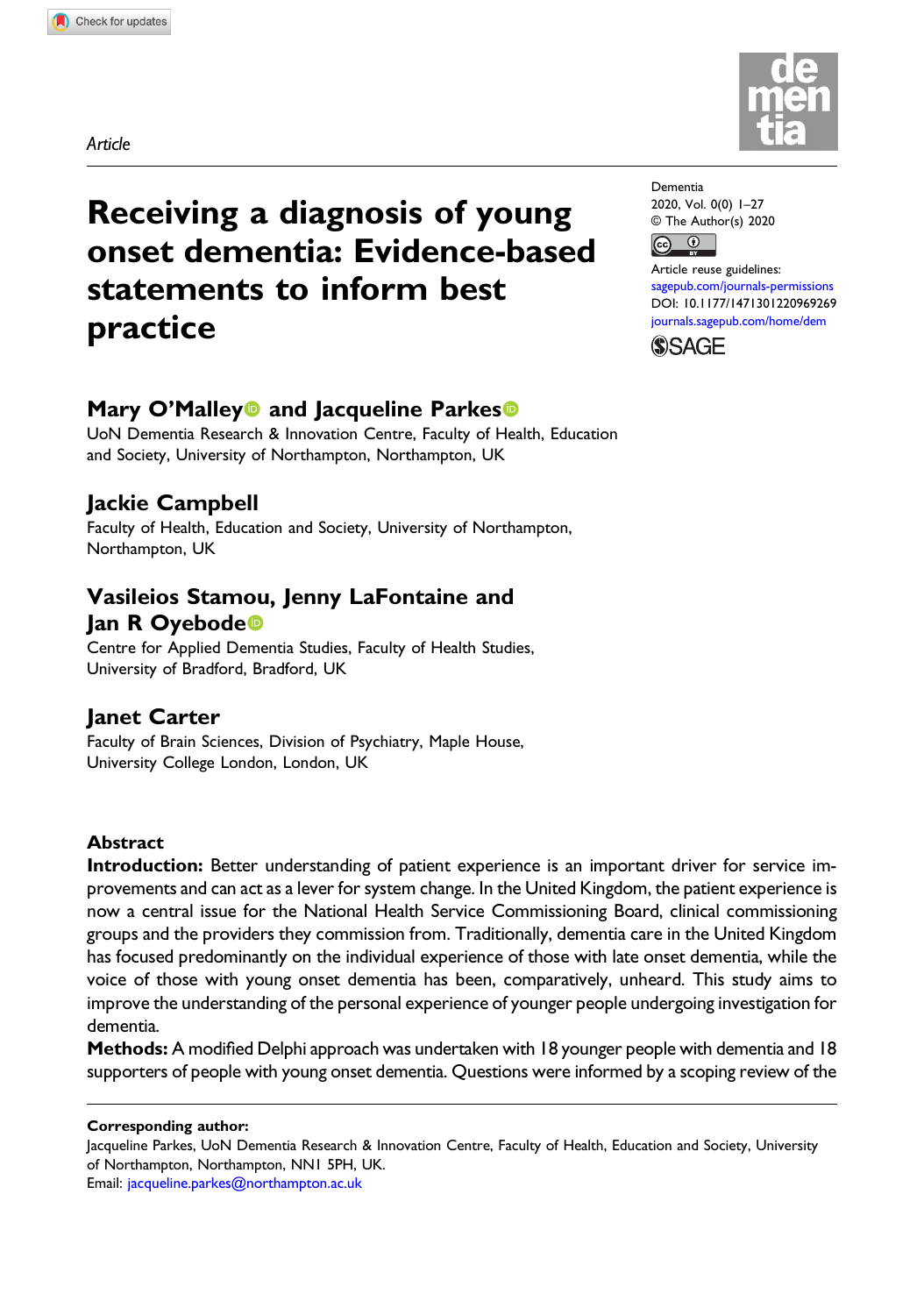literature (O'Malley, M., Carter, J., Stamou, V., Lafontaine, J., & Parkes, J. (2019a). Receiving a diagnosis of young onset dementia: A scoping review of lived experiences. Ageing & Mental Health, 0(0), 1-12). Summary individual statements were refined over two rounds to a final list of 29 key statements.

Results: Twenty-seven of these statements were rated as absolutely essential or very important and included (1) for the general practitioner to identify dementia in younger people, (2) clinicians should be compassionate, empathic and respectful during the assessment and particularly sensitive when providing information about a diagnosis, and (3) remembering that receiving the diagnosis is a lot to absorb for a person with dementia and their supporter. Statistical analyses found no difference in the scoring patterns between younger people with dementia and supporters, suggesting similar shared experiences during the diagnostic process.

Conclusion: Understanding the uniquely personal experience of young people going through the process of diagnosis for dementia is essential to provide person-centred, needs-led, and costeffective services. Patient's values and experiences should be used to support and guide clinical decision-making.

#### Keywords

young onset dementia, dementia assessment, diagnosis, lived experiences, Delphi methods

### Introduction

The prominence of the 'patient experience' as the fourth of five domains in the National Health service (NHS) Outcomes Framework [\(NHS Digital, 2019](#page-24-0)) highlights that the patient experience has become a central issue for the NHS Commissioning Board, clinical commissioning groups and the providers they commission from. A better understanding of patient experience can drive service improvements and act as a lever for system change, but at an individual level, it is crucial to provide health care which is person-centred and meets emotional and physical needs. The King's Fund in 2011 [\(Robert et al., 2011b\)](#page-25-0) documented that providing the right care the first time around and reducing multiple assessments improves the patient experience in the NHS and avoids unnecessary expenditure. Delivering exceptional patient experience requires the optimising of staff interactions with patients and families and support for staff through ongoing education, training and development.

People with young onset dementia (YOD) face inequity across the dementia pathway compared to those with late onset dementia. This includes taking longer to get an accurate and specific diagnosis, a lack of age appropriate services and a lack of support to meet their unique needs (Rodda  $\&$ [Carter, 2016;](#page-25-1) [Svanberg et al., 2011;](#page-25-2) [Van Vliet et al., 2013](#page-25-3)). Capturing what matters to younger adults diagnosed with dementia undergoing assessment for dementia is currently lacking (O'[Malley et al.,](#page-24-1) [2019a\)](#page-24-1). International research shows that for these young people, aged below 65 years, receiving a confirmed and accurate diagnosis of dementia can be a long and daunting process, taking on average up to 4 years in the Netherlands [\(Van Vliet et al., 2013](#page-25-3); [Vernooij-Dassen, 2006\)](#page-25-4) and 4.7 years in Australia ([Draper et al., 2016\)](#page-23-0). Compared with late onset dementia (dementia diagnosed over the age of 65 years), the presentations of YOD are likely to be of rare cause disorders, and the common dementias (such as Alzheimer's disease) frequently present with atypical symptoms (such as visual loss as seen in Alzheimer's disease variant of posterior cortical atrophy) rather than with memory loss as the first symptom ([Harding et al., 2018](#page-24-2); [Rosness et al., 2016](#page-25-5); [Vieira et al., 2013\)](#page-25-6).

The increased frequency of symptoms, other than memory loss, upon first presentation tends to result in misdiagnoses, such as psychiatric disorders, depression or other neurological illness [\(Vieira](#page-25-6) [et al., 2013](#page-25-6)). Even when presentations include complaints about memory loss, the lack of YOD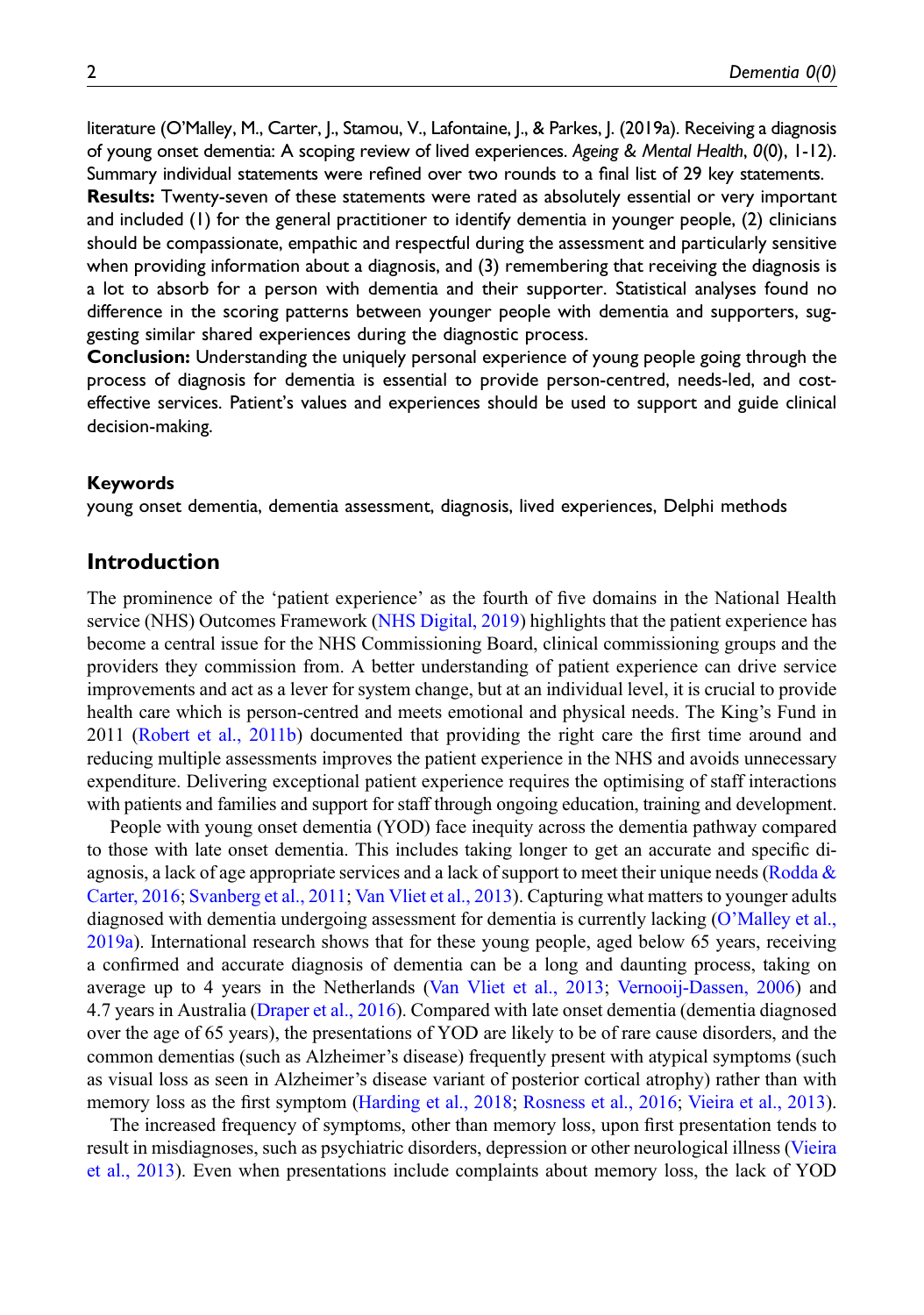awareness amongst some healthcare professionals can result in a late detection of red flag symptoms and an under recognition that dementia could be the underlying cause of the symptoms. This period is coupled with feelings of uncertainty for families and a delay in accessing suitable support [\(Williams](#page-25-7) [et al., 2001\)](#page-25-7). Timely and accurate diagnoses as well as increased awareness of YOD amongst healthcare professionals would help mitigate these issues [\(Millenaar et al., 2016;](#page-24-3) [Sansoni et al., 2016\)](#page-25-8).

Qualitative studies involving younger people with dementia (YPD) have illuminated how personal and individual the diagnostic journey is ([Rabanal et al., 2018;](#page-24-4) [Roach et al., 2016;](#page-25-9) [Wawrziczny et al., 2016\)](#page-25-10). A recent literature review (O'[Malley et al., 2019a](#page-24-1)) has highlighted that delays in diagnosis can be attributed to the initial delays in accessing help by the younger person and the misattribution of symptoms by the clinician. The review also illuminated how reactions to the diagnosis can range from feelings of reassurance (in that their symptoms are now explained) to shock and destabilisation. In addition, the review emphasised how unique the impact of receiving a diagnosis is to each family affected, and how vital the role of the clinician in communicating the diagnosis.

Although a body of research has emphasised qualitative aspects of the experience of diagnosis for young people with dementia (O'[Malley et al., 2019a](#page-24-1)), no research to date has employed a quantitative method aimed at generating and collating the important aspects of the individual experience during the referral, assessment and diagnosis of dementia in a younger adult.

The present study forms part of the evidence for ongoing research conducted by the authors, aimed at improving the quality of diagnosis for YPD ([UCL, 2016](#page-25-11)). The design of the study is a modified Delphi approach in which people living with YOD and their supporters living in England were consulted. In order to further inform this under-researched field, the Delphi process described here was modified to suit the needs of our participants. The findings will provide unique tenets for a code of best practice against which services can be benchmarked.

### Method

#### Study design

Steering group. The decision to conduct a Delphi study with people living with YOD and their family supporters came from a meeting with the Angela Project's steering group committee. The Angela Project study design originally included a Delphi study with clinical experts in diagnosis of YOD. Re-evaluation by the research team and steering group committee about the study aims concluded that balance must be provided by additional consultation with experts by experience to understand their personal views about the experience of diagnosis. This led to the current Delphi study format, which has been appropriately adapted to accommodate the unique needs of this specific group.

Public and patient involvement group. In line with the CO-researcher INvolvement and Engagement in Dementia Model ([Swarbrick et al., 2016](#page-25-12)), the Patient and Public Involvement (PPI) group for our study was an integral part of the project. The Angela Project's PPI group was involved from the beginning through to the dissemination phase of the project ([Oliver et al., 2020](#page-24-5)).

Literature review. An in-depth literature review (O'[Malley et al., 2019a\)](#page-24-1) was conducted to provide focus for the questions and the modified Delphi study design. The review identified eight qualitative research studies which highlighted the key diagnostic concerns for those with YOD as a theme or finding. The review clearly indicated that there was a need for a study specifically focusing on the diagnostic journey.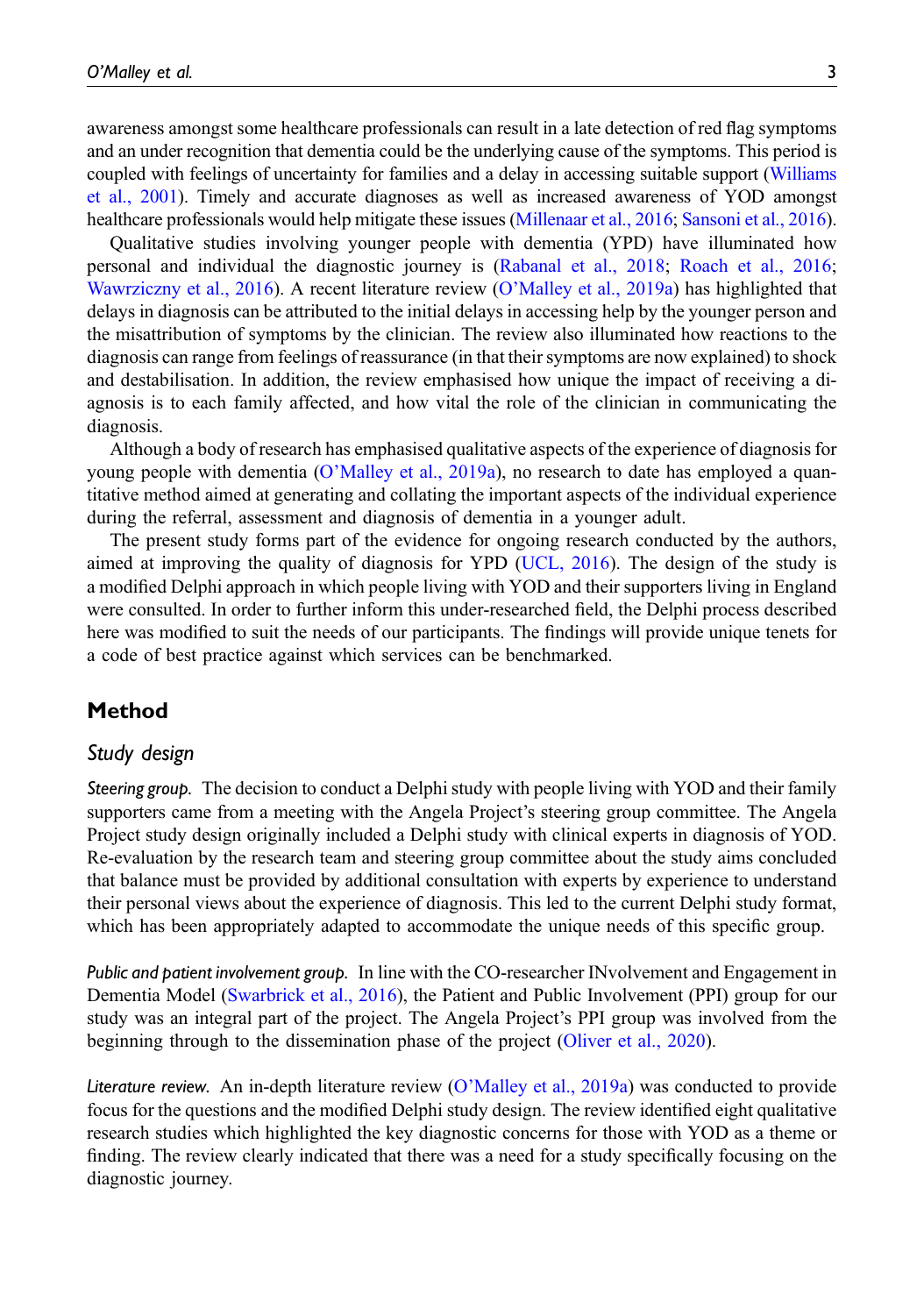Delphi method. The Delphi method is particularly useful in situations where existing literature is incomplete and inconsistent [\(Hasson et al., 2000](#page-24-6); [Keeney et al., 2006](#page-24-7)). It involves a structured process of collecting information on a specific subject or problem from a panel of experts through a series of questionnaires. The approach allows anonymised individuals to freely express their opinions, reconsider them in the light of collective opinions from the whole group and initiate a narrowing of the range of opinions with each round to gain consensus. As the study focused on an under-studied area, involving a group whose voices are often not heard, we undertook a qualitative first round to capture the experiences and views of our participants ([Iqbal & Pipon-Young, 2009](#page-24-8); [Van](#page-25-13) [Der Steen et al., 2014](#page-25-13)). Whilst there are shared experiences across individuals and families during the diagnostic journey, receiving a diagnosis of dementia is a unique experience. With this in mind, we modified the Delphi method to include all statements in the final list (including those where consensus was not reached) with their corresponding descriptive statistics to ensure all views were reported and not discarded. In addition, we also offered an e-Delphi option to enable our participants to complete the process online to suit their personal circumstance.

In the present study, the Delphi process to determine what constitutes a good diagnostic experience for YPD involved four steps: (1) formation of the expert panels, (2) survey development informed by a literature search, (3) data collection and analysis and (4) guidelines development.

#### Sample selection

The Delphi expert panel consisted of our participants who were younger people living with dementia and family supporters of younger people living with dementia. Previous Delphi studies have had expert panels that have ranged in size from employing five, to more than 60 people, with little evidence to suggest that sample size has any effect on validity or reliability [\(Powell, 2003](#page-24-9)). Thirtysix participants (18 people living with dementia and 18 family supporters) took part in Round 1 and 24 participants (11 people living with dementia and 13 family supporters) took part in Round 2, 10 of whom were dyads. Dropout (12 participants in total) was predominantly due to changes in personal circumstances. All participants were recruited from six NHS locations from across England and through national third sector organisations, including the Young Dementia Network [\(Table 1\)](#page-4-0).

#### Survey development

Open-ended questions for Round 1 of the Delphi related to the personal experience of participants about referral, assessment and diagnosis of dementia (see [Supplemental Appendix 1](https://journals.sagepub.com/doi/suppl/10.1177/1471301220969269) for the questions presented in Round 1) and were co-designed with YPD and family supporters who were members of the PPI panel.

The PPI group were asked to comment and revise the wording of open ending questions for Round 1, and provided feedback on how user-friendly and legible the questionnaires were for both Rounds 1 and 2.

### Analysis framework

The primary aim in the analysis framework was to capture the voices of people with dementia and their supporters. The analysis of Round 1 of the Delphi adopted a structured approach to collate the qualitative responses. Similar responses were therefore grouped and an overarching statement was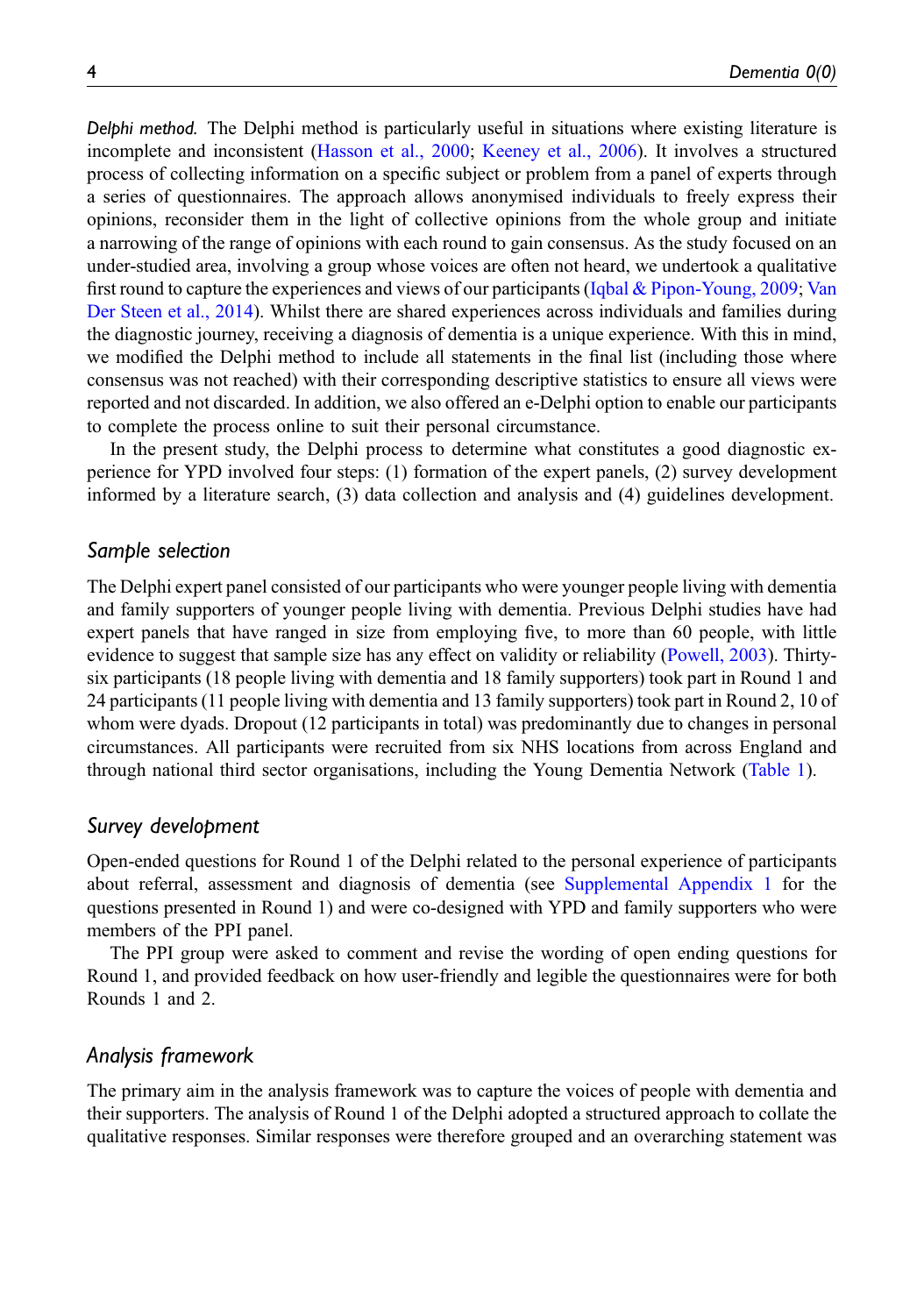Table 1. Participants' demographic table.

|                                       | Demographic                                                     |                |              |
|---------------------------------------|-----------------------------------------------------------------|----------------|--------------|
| Person with young onset dementia      |                                                                 | Sum            | Percentage % |
| Gender                                | Female                                                          | 6              | 33.33        |
|                                       | Male                                                            | 12             | 66.67        |
| Age at diagnosis (mean, SD and range) | 61.66 years (SD = $4.02$ years).<br>Age range $= 39 - 64$ years |                |              |
| Dementia diagnosis                    |                                                                 |                |              |
|                                       | Alzheimer's disease                                             | 7              | 38.89        |
|                                       | <b>PCA</b>                                                      | 3              | 16.67        |
|                                       | <b>FTD</b>                                                      | $\overline{2}$ | 11.11        |
|                                       | Mixed dementia - Lewy body,<br>Parkinson's disease and FTD      | т              | 5.56         |
|                                       | Mixed dementia - Alzheimer's<br>and FTD                         | ı              | 5.56         |
|                                       | Vascular dementia                                               | I              | 5.56         |
|                                       | PPA semantic variant                                            | ı              | 5.56         |
|                                       | Lewy body dementia                                              |                | 5.56         |
|                                       | Short-term memory loss                                          | L              | 5.56         |
| Previous misdiagnosis                 |                                                                 |                |              |
|                                       | Depression                                                      | 5              | 27.78        |
|                                       | Epilepsy                                                        | 3              | 16.67        |
|                                       | Anxiety                                                         | $\overline{2}$ | 11.IT        |
|                                       | <b>Stress</b>                                                   | $\overline{2}$ | 11.11        |
|                                       | Lifestyle changes                                               | т              | 5.56         |
|                                       | Thyroid levels                                                  | L              | 5.56         |
|                                       | Bang on the head                                                | ı              | 5.56         |
|                                       | Another dementia diagnosis                                      |                | 5.56         |
|                                       | Mild cognitive impairment                                       |                | 5.56         |
| Family supporter                      |                                                                 |                |              |
| Family supporter gender               | Female                                                          | 14             | 77.78        |
|                                       | Male                                                            | 4              | 22.22        |
| Family supporter type                 |                                                                 |                |              |
|                                       | Wife                                                            | 9              | 50.00        |
|                                       | Husband                                                         | 5              | 27.78        |
|                                       | Partner                                                         | L              | 5.56         |
|                                       | Daughter                                                        |                | 5.56         |
|                                       | Sister                                                          |                | 5.56         |

<span id="page-4-0"></span>PCA: posterior cortical atrophy; FTD: frontotemporal dementia; PPA: primary progressive aphasia.

used to represent the theme. Please see [Supplemental Appendix 1](https://journals.sagepub.com/doi/suppl/10.1177/1471301220969269) for the questions asked in the first round of the Delphi and [Table 2](#page-5-0) for the analysis plan for the first round.

# Round 1

The analysis framework for Round 1 consisted of 4 stages.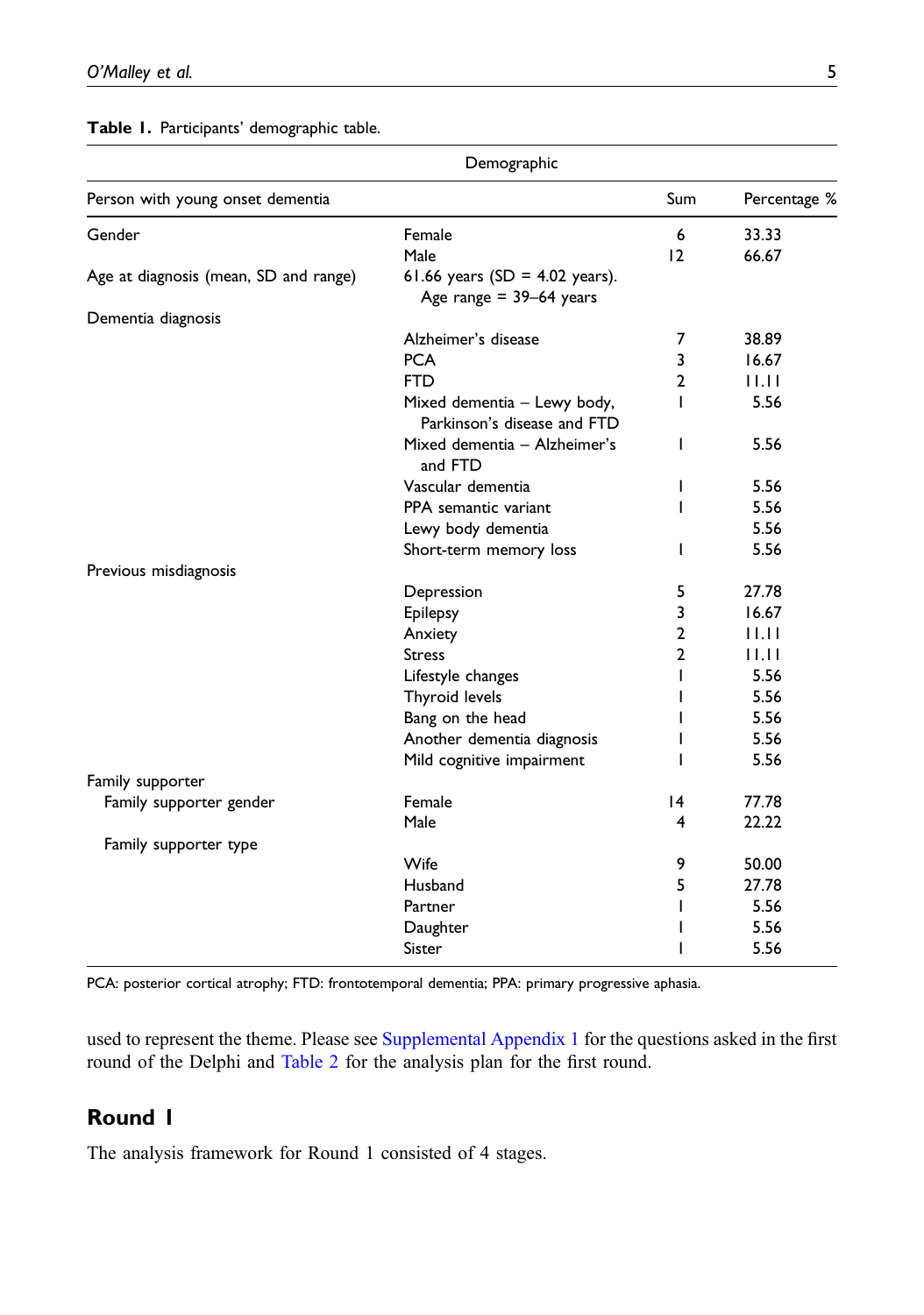<span id="page-5-0"></span>

|                            | Table 2. Full list of statements and the supporting raw data quote from the participants with young onset dementia and the family supporters, following<br>Round I of the Delphi and in preparation for Round 2.                                                                        |                                                                                                                                                                                                                                                                                                                                                                                                                  |                                                                                                                                                                                                                                                                                                                                                                                                                                                                                                                                                                                                                                                                                                                                                                                                                                                                                                                                 |
|----------------------------|-----------------------------------------------------------------------------------------------------------------------------------------------------------------------------------------------------------------------------------------------------------------------------------------|------------------------------------------------------------------------------------------------------------------------------------------------------------------------------------------------------------------------------------------------------------------------------------------------------------------------------------------------------------------------------------------------------------------|---------------------------------------------------------------------------------------------------------------------------------------------------------------------------------------------------------------------------------------------------------------------------------------------------------------------------------------------------------------------------------------------------------------------------------------------------------------------------------------------------------------------------------------------------------------------------------------------------------------------------------------------------------------------------------------------------------------------------------------------------------------------------------------------------------------------------------------------------------------------------------------------------------------------------------|
| Diagnostic phase Statement |                                                                                                                                                                                                                                                                                         | Person with dementia quote                                                                                                                                                                                                                                                                                                                                                                                       | Supporter quote                                                                                                                                                                                                                                                                                                                                                                                                                                                                                                                                                                                                                                                                                                                                                                                                                                                                                                                 |
| Referral process           | For the GP to identify dementia in younger<br>Ensure there is enough notice between<br>Making appointments convenient for<br>appointment letters being issued<br>Being kept in the loop and feeling<br>the assessment<br>and the appointment<br>working adults<br>involved in<br>people | everyone I had seen was in the loop (103)<br>I felt that the communication was good that<br>GP reluctant to take seriously as a younger<br>I felt involved during the assessment and<br>To ensure there is enough time between<br>The fact that I had the brain scan on a<br>appointment letters being issued and<br>Saturday was very helpful (129)<br>the appointment (107)<br>diagnosis (125)<br>person (115) | only come to appointments on certain days of<br>YOD are still in full-time work, and some can<br>It's important to keep the person with dementia<br>It's important to be supported by your employer<br>appointments would have been better (229)<br>YOD are still in full-time work, and require<br>To be mindful that supporters of people with<br>Being mindful that supporters of people with<br>Making sure the person and their family are<br>Fully explaining each of the processes in the<br>I was pleased information was being shared<br>accompany your partner to appointments<br>the week which can prolong delays (226)<br>who can support you to take time off to<br>between health professionals - gave me<br>as we were both still working, evening<br>and their family in the loop (207)<br>time off for appointments (214)<br>a form of confidence (207)<br>kept in the loop (202)<br>diagnosis (205)<br>(201) |
|                            |                                                                                                                                                                                                                                                                                         |                                                                                                                                                                                                                                                                                                                                                                                                                  | (continued)                                                                                                                                                                                                                                                                                                                                                                                                                                                                                                                                                                                                                                                                                                                                                                                                                                                                                                                     |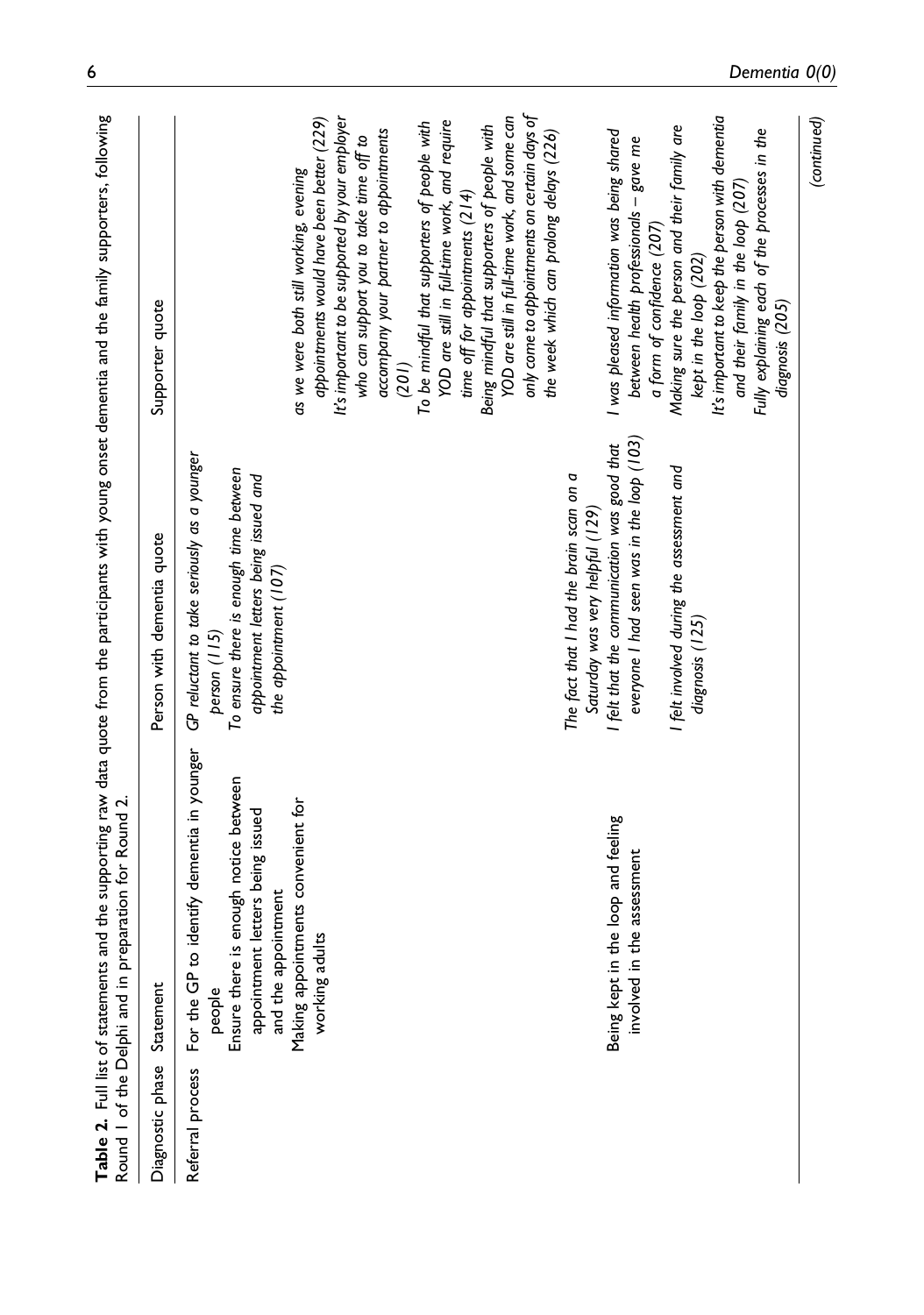| Table 2. (continued) |                                                                                                                                                                   |                                                                                                                                  |                                                                                                                                                                                                                                                                                                                                                                                                                                                                                                                                                                                                                                                                                                                     |
|----------------------|-------------------------------------------------------------------------------------------------------------------------------------------------------------------|----------------------------------------------------------------------------------------------------------------------------------|---------------------------------------------------------------------------------------------------------------------------------------------------------------------------------------------------------------------------------------------------------------------------------------------------------------------------------------------------------------------------------------------------------------------------------------------------------------------------------------------------------------------------------------------------------------------------------------------------------------------------------------------------------------------------------------------------------------------|
| Diagnostic phase     | Statement                                                                                                                                                         | Person with dementia quote                                                                                                       | Supporter quote                                                                                                                                                                                                                                                                                                                                                                                                                                                                                                                                                                                                                                                                                                     |
|                      | contact with family supporters if unable to<br>get through to the person with dementia<br>directly regarding appointments<br>Healthcare professionals should make |                                                                                                                                  | been given to the clinic and not my husbands.<br>that they had called or what the clinic had<br>It would have been better if my number had<br>a memory problem - would he remember<br>After all, he was suspected of having<br>said to him (222)                                                                                                                                                                                                                                                                                                                                                                                                                                                                    |
|                      | The clinicians should listen to the person with<br>and their family as a whole<br>dementia                                                                        | me that something was wrong and not saying<br>Being believed and listened to (130). Believing<br>it was all down to stress (133) |                                                                                                                                                                                                                                                                                                                                                                                                                                                                                                                                                                                                                                                                                                                     |
|                      |                                                                                                                                                                   | I would have liked to have been just listened to listen to the family as a whole (202)<br>(102)                                  | In case of dementia, where patients have little<br>a GP to do an assessment in the house. With<br>variant the sufferer has no idea that anything<br>is wrong! This creates emotional anguish and<br>I feel that if we were listened to as a family who<br>know my husband inside out, he might have<br>assessed by the GP. NB It would be so much<br>better if a concerned relative could request<br>because they cannot get the sufferer to be<br>carer/partner experiences extreme distress<br>distress for the family as their hands are<br>or no awareness of their symptoms their<br>frontotemporal dementialbehavioural<br>got his diagnosis earlier and started<br>medication earlier (202)<br>tied!!! (204) |
|                      |                                                                                                                                                                   |                                                                                                                                  | (continued)                                                                                                                                                                                                                                                                                                                                                                                                                                                                                                                                                                                                                                                                                                         |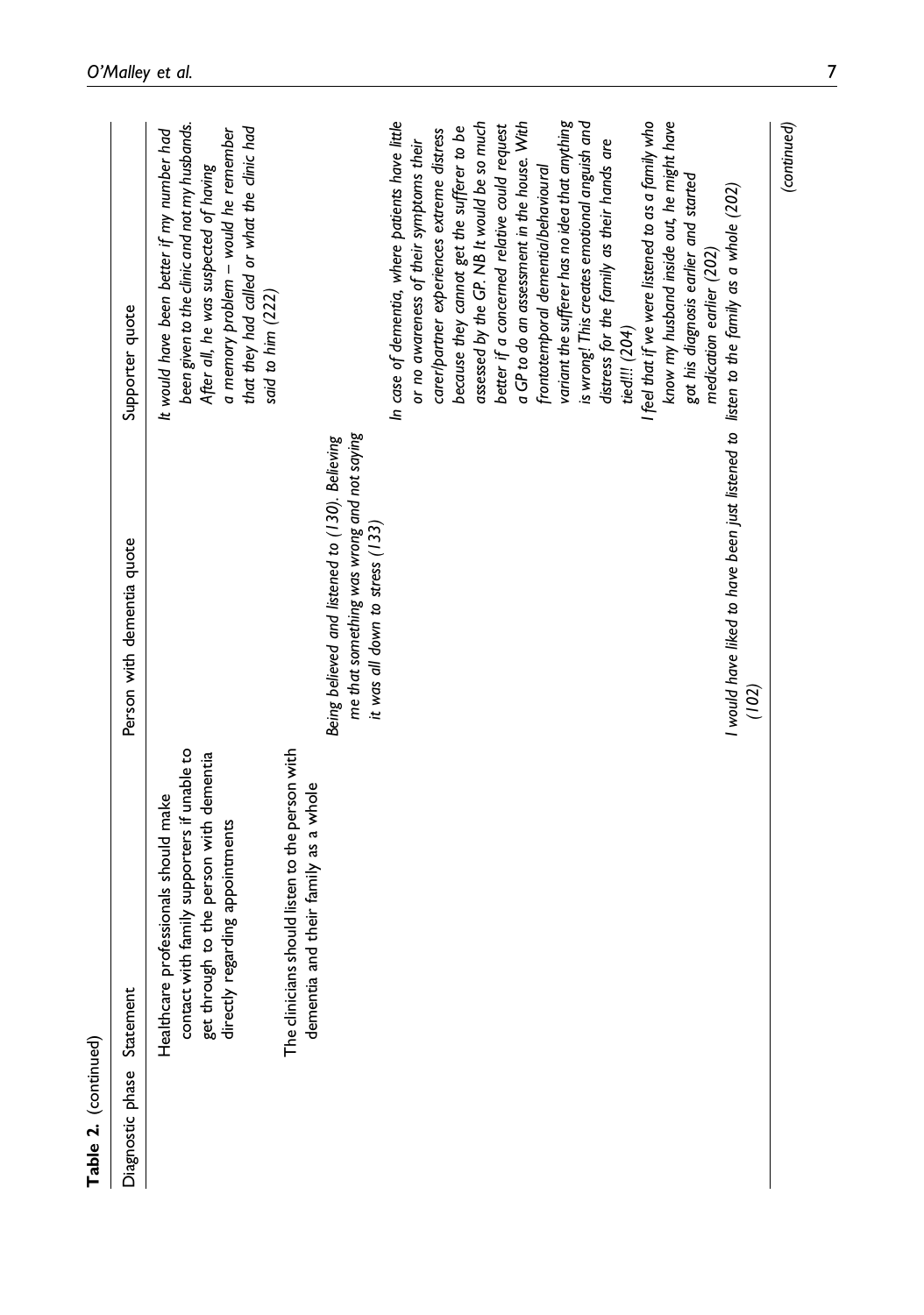| Table 2. (continued)  |                                                                                                                               |                                                                                                                                                                                                                                                                                         |                                                                                                                                                                                                                                                                                                                                                                                                                                          |
|-----------------------|-------------------------------------------------------------------------------------------------------------------------------|-----------------------------------------------------------------------------------------------------------------------------------------------------------------------------------------------------------------------------------------------------------------------------------------|------------------------------------------------------------------------------------------------------------------------------------------------------------------------------------------------------------------------------------------------------------------------------------------------------------------------------------------------------------------------------------------------------------------------------------------|
| Diagnostic phase      | Statement                                                                                                                     | Person with dementia quote                                                                                                                                                                                                                                                              | Supporter quote                                                                                                                                                                                                                                                                                                                                                                                                                          |
|                       | Having an identified key person as a single<br>point of contact throughout the whole<br>process<br>diagnostic                 | as well all know depending on how they are<br>worries and not just the person with dementia<br>how they present can be very different (202)<br>feeling on any given day, the answers, and<br>if the doctors took into account the families                                              | Consultations speeded up instead of months in<br>dementia as well all know depending on how<br>answers, and how they present can be very<br>between appointments when appointments<br>if the doctors took into account the families<br>they are feeling on any given day, the<br>It's important to have a point of contact<br>worries and not just the person with<br>are several months apart (203)<br>different (202)<br>between (205) |
|                       |                                                                                                                               | Having someone to contact when you have<br>a specific question (203)                                                                                                                                                                                                                    | Health Trusts on the issues faced by younger<br>Better awareness and training in Mental<br>For referrals to be made to specialist units.<br>people with dementia (224)                                                                                                                                                                                                                                                                   |
|                       | Communication with clinicians should ideally<br>be in person                                                                  | diagnosis, who you can call and speak to when<br>Speak with specialists in person rather than on<br>Very respectful service. Good communication<br>Having someone, who was involved in your<br>Face to face interactions were good (115)<br>the phone (105)<br>necessary (112)<br>(124) |                                                                                                                                                                                                                                                                                                                                                                                                                                          |
|                       | Avoid the same questions being asked by the Avoid the same questions being asked by the<br>separate clinicians where possible | Communication by Neurologist was good (125)<br>separate clinicians (107)                                                                                                                                                                                                                |                                                                                                                                                                                                                                                                                                                                                                                                                                          |
| Assessment<br>process | process from GP to first<br>t needs to be shorter<br>assessmen<br>The referral                                                | GP making a quick referral to the neurology unit Making a quick referral to the most appropriate<br>(124)                                                                                                                                                                               | It felt like we kept repeating the same things<br>over and over again (201)<br>specialist (214)                                                                                                                                                                                                                                                                                                                                          |
|                       |                                                                                                                               |                                                                                                                                                                                                                                                                                         | (continued)                                                                                                                                                                                                                                                                                                                                                                                                                              |

8 Dementia 0(0)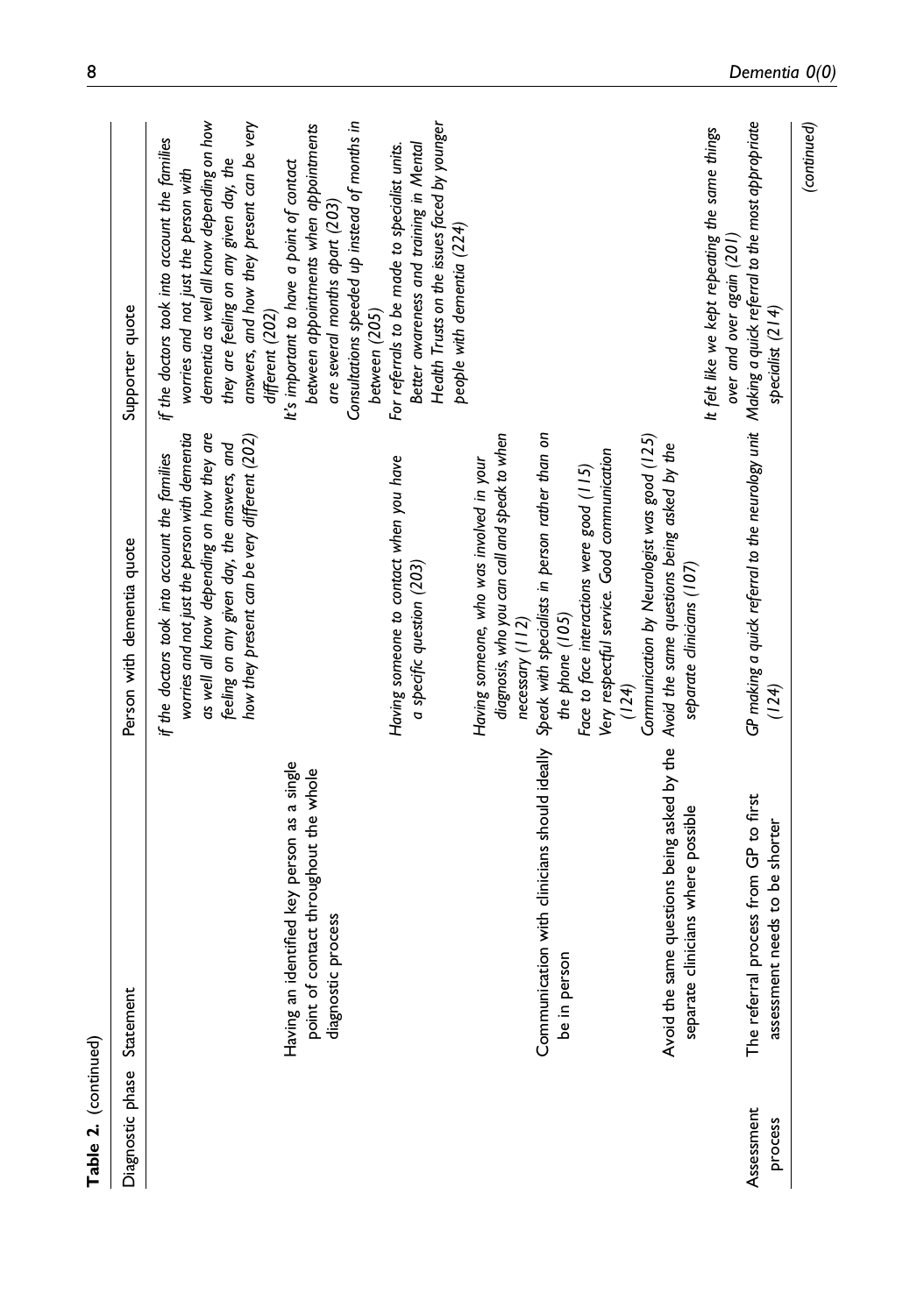| Table 2. (continued)                                                                                                                                                                                                                                       |                                                                                                                                                                                                                      |                                                                                                                                                                                                                                                                                                                                                                                                                                                                                                                                                                                                                                                                                  |
|------------------------------------------------------------------------------------------------------------------------------------------------------------------------------------------------------------------------------------------------------------|----------------------------------------------------------------------------------------------------------------------------------------------------------------------------------------------------------------------|----------------------------------------------------------------------------------------------------------------------------------------------------------------------------------------------------------------------------------------------------------------------------------------------------------------------------------------------------------------------------------------------------------------------------------------------------------------------------------------------------------------------------------------------------------------------------------------------------------------------------------------------------------------------------------|
| Statement<br>Diagnostic phase                                                                                                                                                                                                                              | Person with dementia quote                                                                                                                                                                                           | Supporter quote                                                                                                                                                                                                                                                                                                                                                                                                                                                                                                                                                                                                                                                                  |
|                                                                                                                                                                                                                                                            | circles would have been helpful. It was also<br>very exhausting and confusion having a big<br>earlier (130). Not having to go around in<br>Being sign-posted to the correct department<br>black cloud after us (112) | Not wait 3 months to see the neurologist (125) Referral to a specialist centre straight away this<br>Not having to go around in circles - it was also<br>very exhausting and confusing having a black<br>would of save months of upset and distress<br>A much earlier referral  in view of presentation<br>Having timely appointments. A friendly<br>and unbearable waiting (224)<br>cloud after us (212)<br>of symptoms (230)<br>welcome (205)                                                                                                                                                                                                                                  |
| Clinicians should be compassionate, empathic<br>Referrals should ideally be made to specialist<br>and respectful during the assessment and<br>particularly sensitive when providing<br>information about a diagnosis<br><b>YOD</b> clinicians and services | Making sure referrals to specialist services are<br>made, who can provide helpful information<br>(124)                                                                                                               | I would of preferred not to of been seen in older<br>Health Trusts on the issues faced by younger<br>By Direct referral to specialists who know what<br>The first assessment (local neurologist looking at<br>they are doing and are equipped to advise<br>More sensitive handling of devastating news/<br>distressing. "sorry my dear, this is going to<br>To only make referrals to specialist services<br>Better awareness and training in Mental<br>For referrals to be made to specialist units.<br>MRI scans) was extremely blunt and<br>people with dementia (224)<br>emotional support (204)<br>and support you (224)<br>persons MH (224)<br>destroy you" (204)<br>(224) |
|                                                                                                                                                                                                                                                            | Being aware that people may be anxious about<br>receiving their results (115)                                                                                                                                        |                                                                                                                                                                                                                                                                                                                                                                                                                                                                                                                                                                                                                                                                                  |

(continued)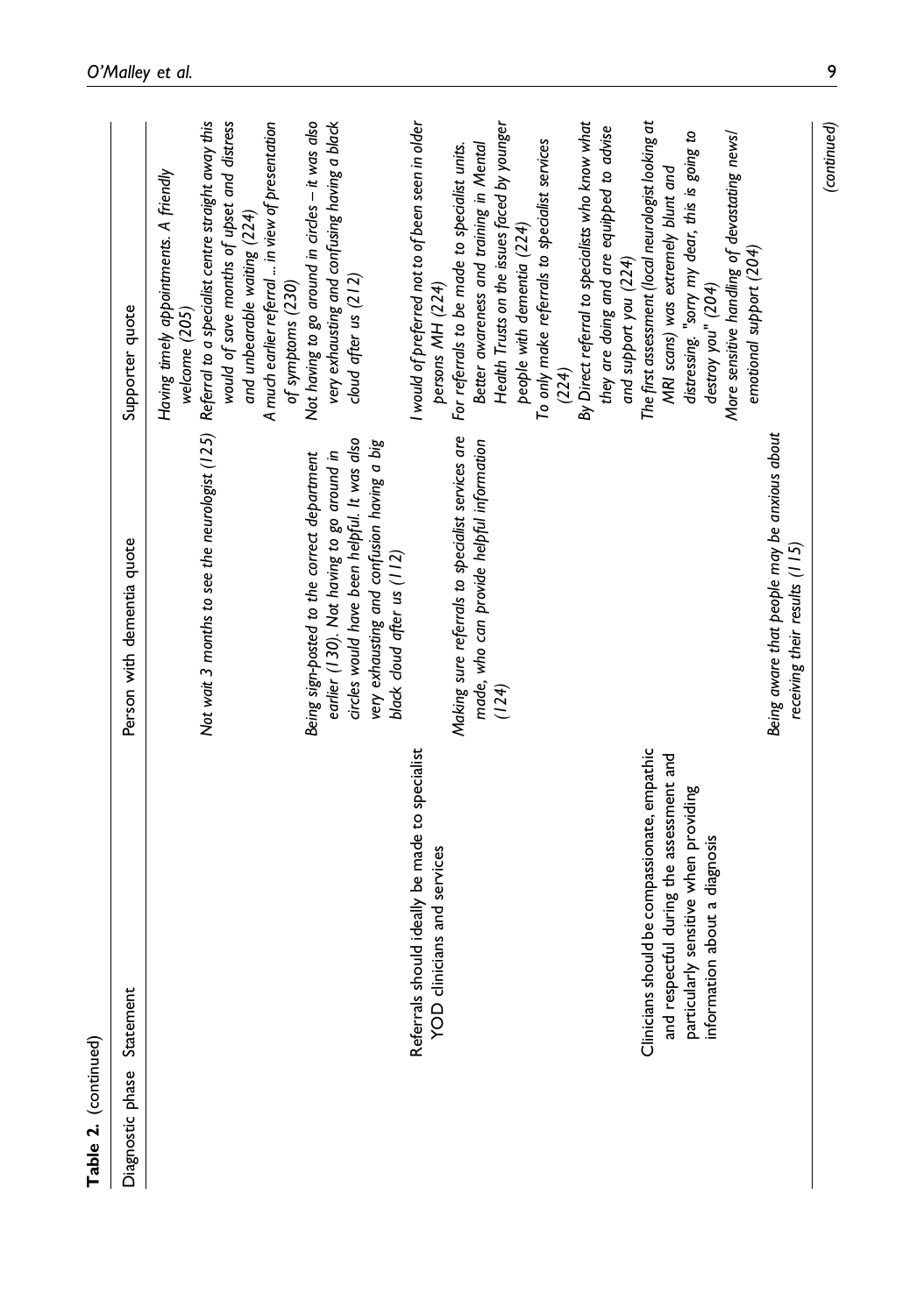| Table 2. (continued) |                                                                                            |                                                                                                                                                                                                                                                                                                                                                                                                                                                                                      |                                                                                                                                                                                                                                                                                                                                                                                                                                                                                                                                                                                                                                                                                                                                                                                             |
|----------------------|--------------------------------------------------------------------------------------------|--------------------------------------------------------------------------------------------------------------------------------------------------------------------------------------------------------------------------------------------------------------------------------------------------------------------------------------------------------------------------------------------------------------------------------------------------------------------------------------|---------------------------------------------------------------------------------------------------------------------------------------------------------------------------------------------------------------------------------------------------------------------------------------------------------------------------------------------------------------------------------------------------------------------------------------------------------------------------------------------------------------------------------------------------------------------------------------------------------------------------------------------------------------------------------------------------------------------------------------------------------------------------------------------|
| Diagnostic phase     | Statement                                                                                  | Person with dementia quote                                                                                                                                                                                                                                                                                                                                                                                                                                                           | Supporter quote                                                                                                                                                                                                                                                                                                                                                                                                                                                                                                                                                                                                                                                                                                                                                                             |
|                      | home for assessments and post-<br>support where appropriate<br>To be seen at<br>diagnostic | Being seen in own surroundings, made me feel Being seen at home. More relaxed and informal<br>Questions were answered using clear language,<br>especially the admiral nurse that comes to our<br>Since diagnosis they have all been very helpful,<br>neuropsychology - seen at home (115)<br>Questions were answered truthfully (102)<br>Being seen at home was helpful (114)<br>Felt relaxed and comfortable with<br>home to see us (102)<br>more relaxed (115)<br>not jargon (115) | The diagnosis was handled sympathetically and<br>(otherwise you feel isolated and fending for<br>Being tactful and careful when discussing how<br>memory assessment service. Seen at home,<br>(continued)<br>sympathetic ears are always welcoming (227)<br>A neuropsychologist came out from the XXX<br>Delivering the diagnosis with compassion and<br>problems could have a stigma effect (227)<br>Maybe a home visit would have been more<br>Seeing other people with different health<br>understand what you are going through<br>appropriate rather than the NHS clinic.<br>It is so important to that you feel people<br>quickly the person's dementia may<br>reassuring, pleasant (215)<br>very re-assuring (227)<br>deteriorate (201)<br>yourself) (204)<br>respect (204)<br>(214) |
|                      |                                                                                            |                                                                                                                                                                                                                                                                                                                                                                                                                                                                                      |                                                                                                                                                                                                                                                                                                                                                                                                                                                                                                                                                                                                                                                                                                                                                                                             |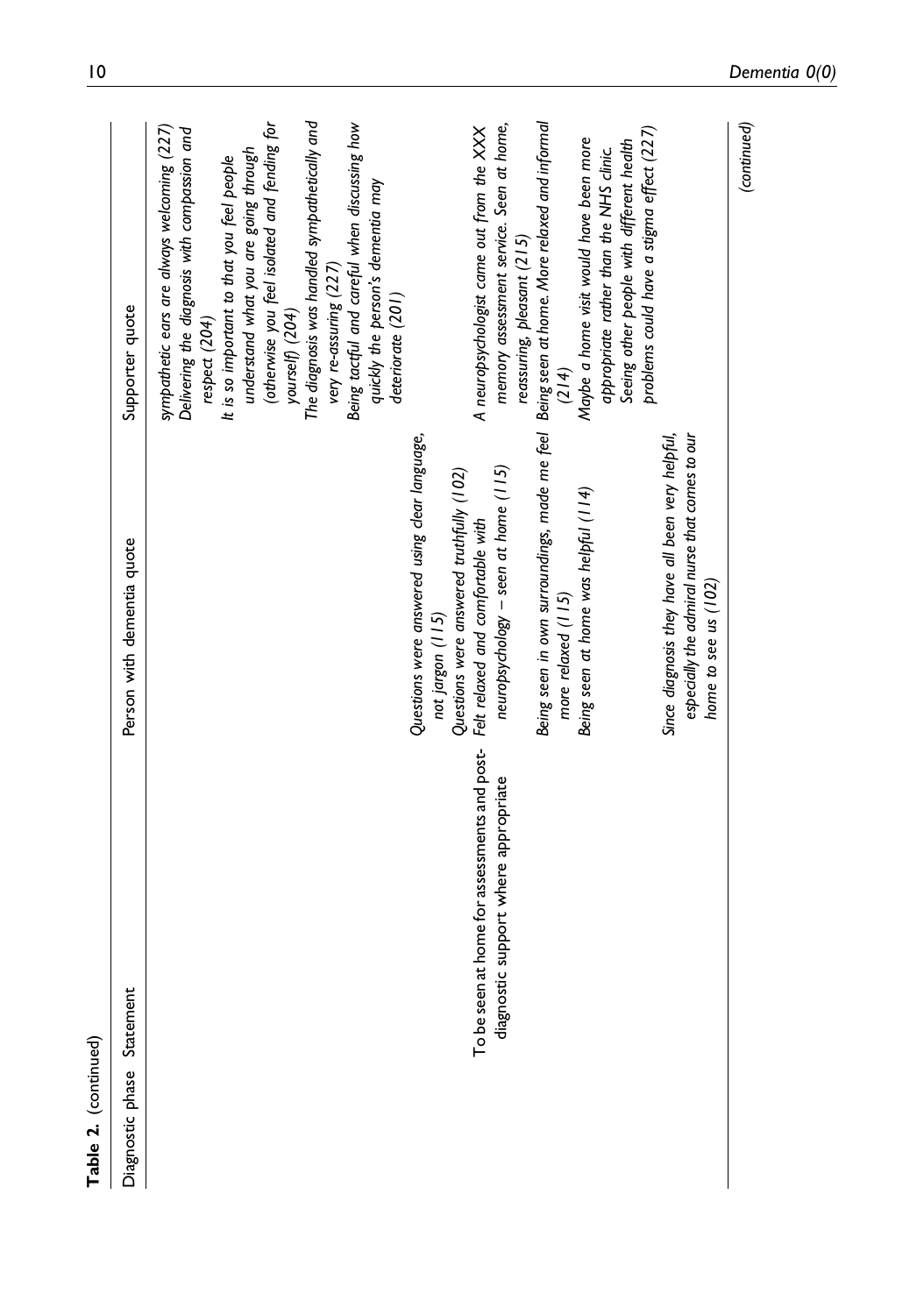| Table 2. (continued) |                                                                                              |                                                                                                                                                                             |                                                                                                                                                                                                                                                                      |
|----------------------|----------------------------------------------------------------------------------------------|-----------------------------------------------------------------------------------------------------------------------------------------------------------------------------|----------------------------------------------------------------------------------------------------------------------------------------------------------------------------------------------------------------------------------------------------------------------|
| Diagnostic phase     | Statement                                                                                    | Person with dementia quote                                                                                                                                                  | Supporter quote                                                                                                                                                                                                                                                      |
|                      | Giving the person with dementia and their<br>family enough opportunities to ask<br>questions |                                                                                                                                                                             |                                                                                                                                                                                                                                                                      |
|                      | Clinicians should be calm, approachable and<br>easy to talk to                               | Staff being easy to speak to make you feel more<br>Giving the patient and their family enough<br>welcome in the memory centre (105)<br>opportunities to ask questions (105) | - "Feeling" or that it was "my problem"<br>The consultant really took their time to explain<br>from the nurses at the memory clinic - never<br>Having a relaxed approach. (215). Support<br>things and answer any questions (204)                                    |
|                      | Clinicians should offer opportunities for the<br>person with dementia and their supporters   |                                                                                                                                                                             | As a clinician, being easy to talk too, and having<br>Taking both the person with dementia's and the<br>family supporters views separately as these<br>Feeling like I can call at anytime (205). A<br>good and sympathetic opinion (219)<br>a calming approach (201) |
|                      | to speak separately about any issues they<br>wish to discuss                                 |                                                                                                                                                                             | views can be quite different (202)                                                                                                                                                                                                                                   |
|                      |                                                                                              | My partner would have liked to ask the questions<br>without me being there (130)                                                                                            |                                                                                                                                                                                                                                                                      |
|                      | To have a multidisciplinary team involved in                                                 |                                                                                                                                                                             | Offering to speak to the person with dementia and<br>Having an OT who specialises in dementia to be<br>questions they would like to ask in private (230)<br>the carer individually, should they have any                                                             |
|                      | to provide appropriate support<br>diagnosis                                                  |                                                                                                                                                                             | allocated to us to help us understand and to<br>give us advice (233)                                                                                                                                                                                                 |
|                      |                                                                                              |                                                                                                                                                                             | The opportunity to see other professionals<br>besides neurologists (230)                                                                                                                                                                                             |
|                      |                                                                                              | address questions and fears is important<br>Having a supportive team of specialists to<br>(119)                                                                             |                                                                                                                                                                                                                                                                      |
|                      |                                                                                              |                                                                                                                                                                             | Better information and support through the<br>Provide better explanations of processes rather<br>than recommending booklets alone. (207)                                                                                                                             |
|                      |                                                                                              |                                                                                                                                                                             | (continued)<br>process (225)                                                                                                                                                                                                                                         |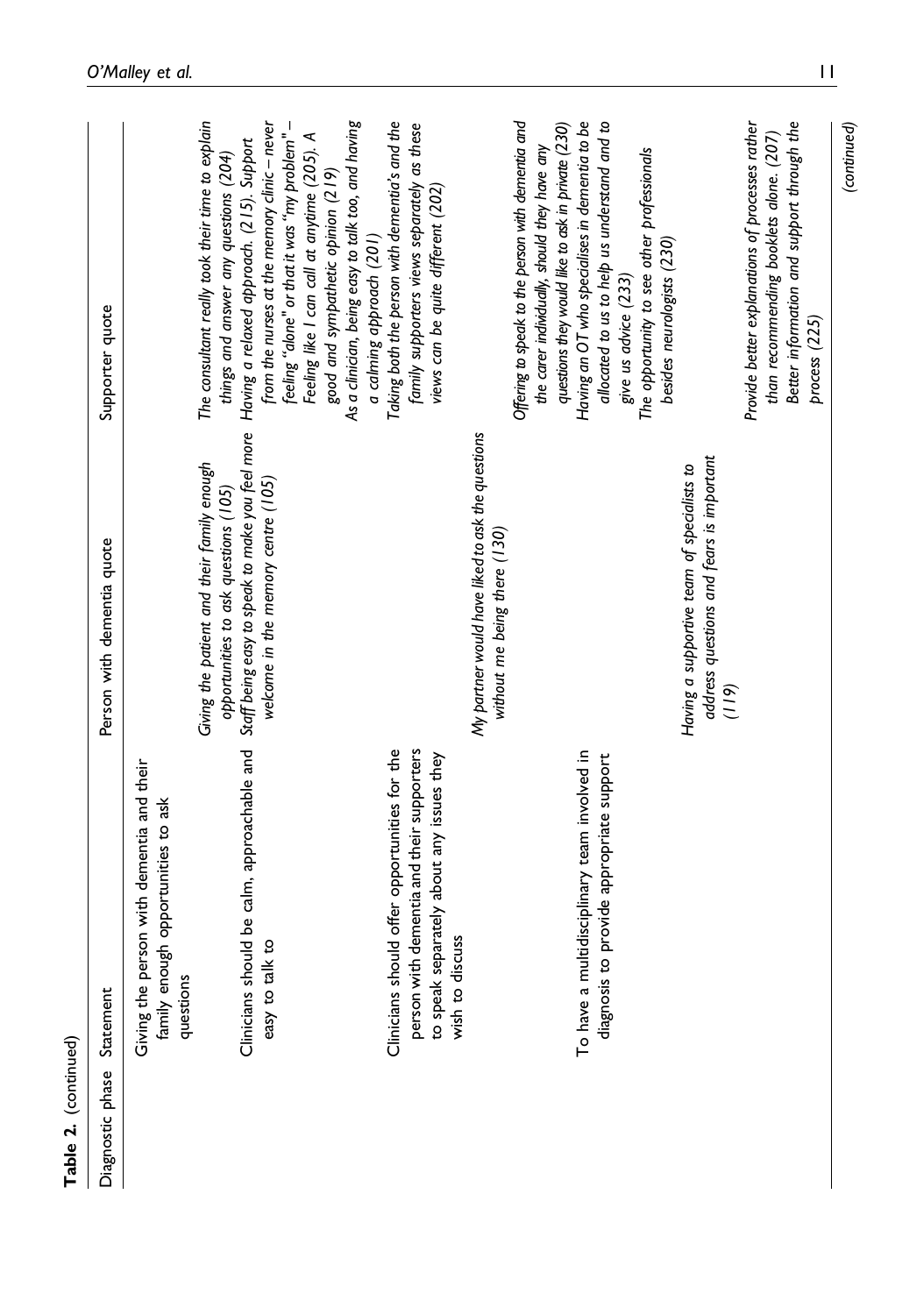| Table 2. (continued) |                                                                                                                                                              |                                                                                                                                                                                                                  |                                                                                                                                                                                                                                  |
|----------------------|--------------------------------------------------------------------------------------------------------------------------------------------------------------|------------------------------------------------------------------------------------------------------------------------------------------------------------------------------------------------------------------|----------------------------------------------------------------------------------------------------------------------------------------------------------------------------------------------------------------------------------|
| Diagnostic phase     | Statement                                                                                                                                                    | Person with dementia quote                                                                                                                                                                                       | Supporter quote                                                                                                                                                                                                                  |
|                      | dementia types as well as the issues faced<br>by younger people with dementia in mental<br>More awareness and training on rarer<br>health trusts             |                                                                                                                                                                                                                  | Health Trusts on the issues faced by younger<br>Better awareness and training in Mental<br>For referrals to be made to specialist units.<br>More awareness of PCA amongst medical<br>people with dementia (224)<br>professionals |
|                      | Being understanding during the assessments,<br>especially visual tests for people with PCA<br>Assessments should be conducted in a quiet<br>and private room | Being understanding during the visual tests,<br>especially for people with PCA (130)                                                                                                                             | More understanding of PCA and the problems it<br>To have privacy, and a quiet, private room<br>during the assessments (227)<br>presents (230)                                                                                    |
|                      | Having more information on what the SPECT Having more information on what the SPECT<br>Better access to sleep and anger clinics<br>scanning was all about    | scanning was all about (133)                                                                                                                                                                                     | A better explanation of why certain tests need to<br>Having better access to sleep and anger clinics.<br>Having referrals made to units more local<br>be done (207)<br>(212)                                                     |
|                      | The MRI experience should provide blankets,<br>supporters to be in the room if the person<br>ear protectors to reduce noise and allow<br>wishes              | Reducing noise during the MRI scan (125)                                                                                                                                                                         | Provide ear protectors and a blanket during MRI<br>(225)                                                                                                                                                                         |
|                      | Results to be given in clinic more quickly                                                                                                                   | Providing an option for supporters to come into<br>Perhaps results to be given in clinic more quickly<br>Providing blankets during MRI scanning is<br>the MRI room for support (105)<br>important (125)<br>(124) | Provide ear protectors and a blanket during MRI<br>(225)                                                                                                                                                                         |
|                      | The time taken to achieve a formal diagnosis A time span of 6 months to diagnosis is<br>be shortened if possible<br>needs to                                 | Shorter time from start to finish of the diagnosis<br>acceptable (103)<br>(125)                                                                                                                                  |                                                                                                                                                                                                                                  |
|                      |                                                                                                                                                              |                                                                                                                                                                                                                  | (continued)                                                                                                                                                                                                                      |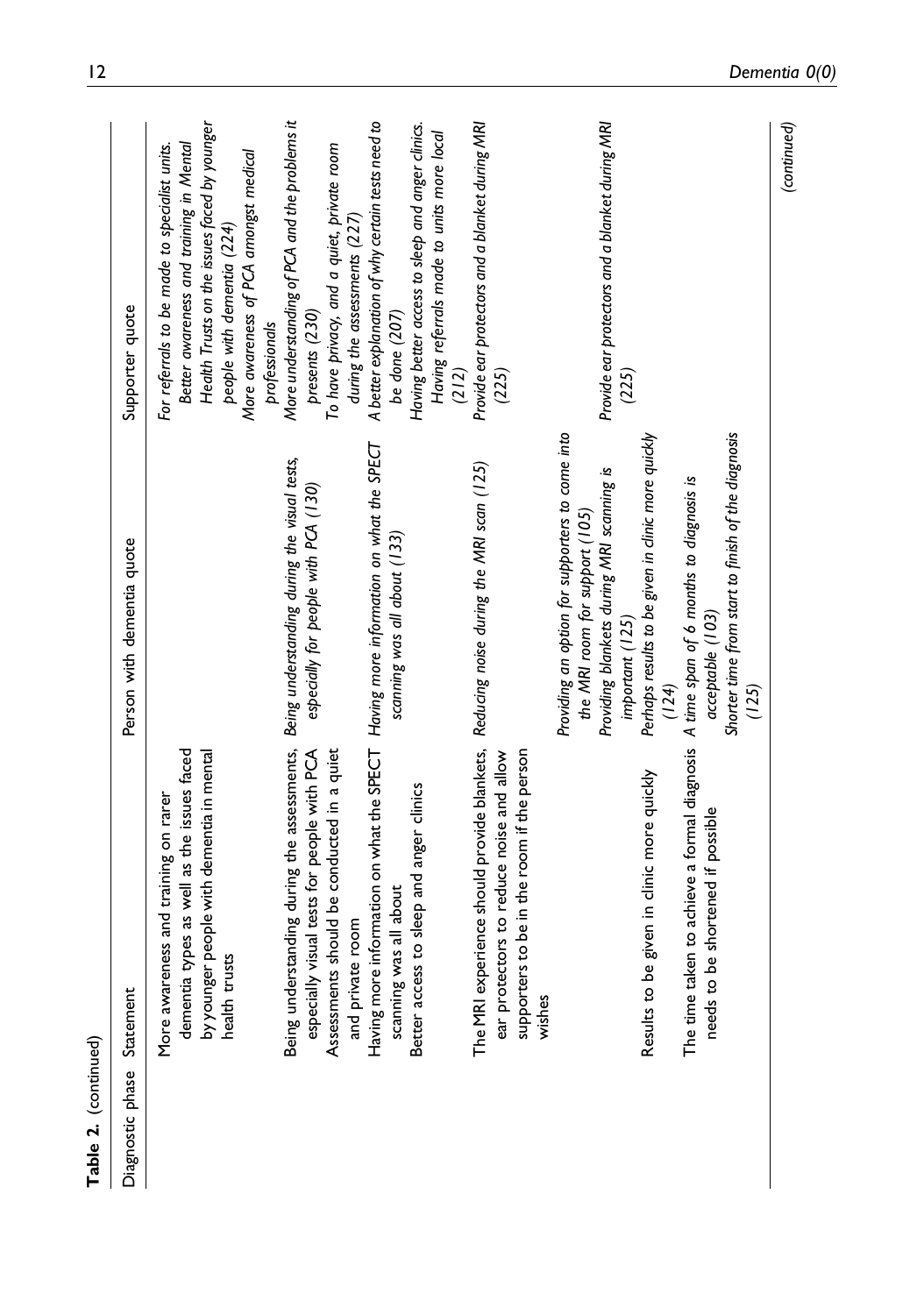| Table 2. (continued) |                                                                                                                                                                           |                                                                                                                                                                                                                                                                                                |                                                                                                                                                                                                                                                                                                                                                                 |
|----------------------|---------------------------------------------------------------------------------------------------------------------------------------------------------------------------|------------------------------------------------------------------------------------------------------------------------------------------------------------------------------------------------------------------------------------------------------------------------------------------------|-----------------------------------------------------------------------------------------------------------------------------------------------------------------------------------------------------------------------------------------------------------------------------------------------------------------------------------------------------------------|
| Diagnostic phase     | Statement                                                                                                                                                                 | Person with dementia quote                                                                                                                                                                                                                                                                     | Supporter quote                                                                                                                                                                                                                                                                                                                                                 |
|                      | Providing the people with dementia and their<br>families with information about their                                                                                     | The process could have been improved if it could Needed to be quicker overall, from GP visit<br>have been diagnosed quicker and again if they<br>listened to us as a family. (102). Shortening<br>Being told the potential life expectancy was<br>the time to diagnosis (125)<br>helpful (133) | Being told what could happen as we progress<br>down the time-line is helpful (233)<br>initially to the diagnoses (233)                                                                                                                                                                                                                                          |
| Diagnosis            | Clinicians should explain medical terms, and He used the medical terms but fully explained<br>diagnosis and prognosis if they wish it                                     |                                                                                                                                                                                                                                                                                                | The doctor should fully explain the type of<br>All reference to the diagnosis has difficult<br>dementia that's been diagnosed and<br>prognosis (225)                                                                                                                                                                                                            |
| process              | mean in a simplified manner<br>what they                                                                                                                                  | what this meant (103). No but then my wife<br>things to me and others in lay terms (129)<br>has always been very good at explaining                                                                                                                                                            | research and look up the reference (203)<br>having the follow up letter I was able to<br>The doctor was very honest and explained<br>terminology but this was explained and<br>everything in a language we could<br>understand (202)                                                                                                                            |
|                      | Remembering that receiving the diagnosis is<br>a lot to take in for the person with<br>and supporter<br>dementia                                                          | To explain that possibility of being on a placebo<br>Remembering that it is a lot to take in for the<br>rather than drug when participating in<br>person with dementia (114)<br>research projects (112)                                                                                        |                                                                                                                                                                                                                                                                                                                                                                 |
|                      | Providing the person with dementia and their Delivering the diagnosis face-to-face, face and<br>supporters with a letter which details the<br>diagnosis                   | providing a subsequent letter (102)                                                                                                                                                                                                                                                            | websites to visit with people's experiences of<br>diagnosis a lot better (202). Being given some<br>research and look up the reference (203)<br>Il sp reference to the diagnosis has difficult<br>having the follow up letter I was able to<br>Going online, I've come to understand the<br>terminology but this was explained and<br>dementia is helpful (203) |
|                      | PCA: posterior cortical atrophy; YOD: young onset dementia; SPECT: single photon emission computed tomography; MRI: magnetic resonance imaging; GP: general practitioner. |                                                                                                                                                                                                                                                                                                |                                                                                                                                                                                                                                                                                                                                                                 |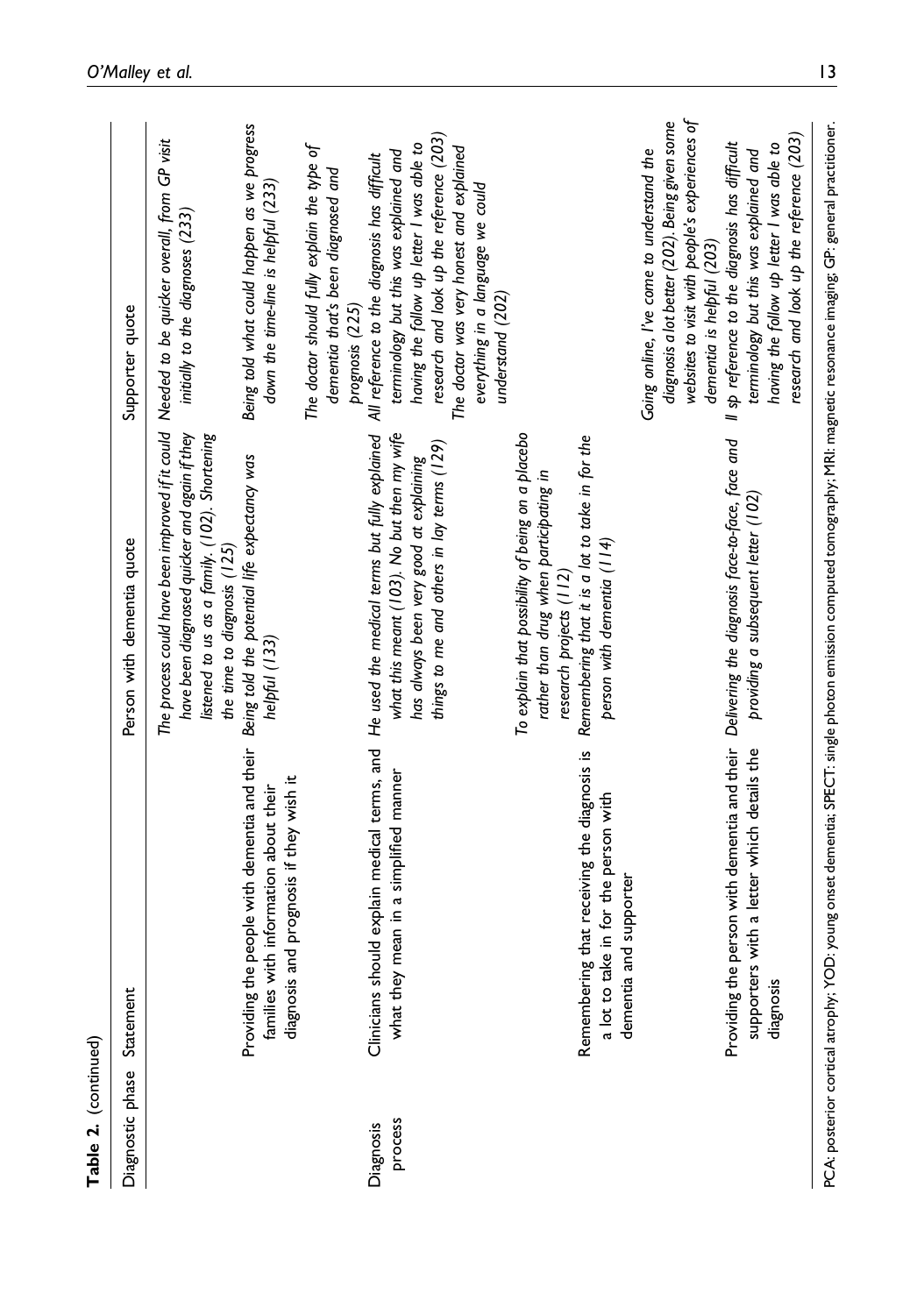# Stage 1

The first stage focused on the researchers' familiarisation with the qualitative responses from our participants and involved. The researchers read through all reports from the participants and where appropriate grouped the exact quotes from that reported similar topics. Quotes were revised and rewritten to develop a summary short title (please see Supplemental Appendixes 2 and 3 for the short titles), and a longer detailed title, for clarity and legibility and a second checker read through the statements and prepared feedback. Only the detailed longer titles are included in the main body of this article. Finally, the second checker and researcher attended a 'statement workshop' where statements were grouped and collapsed as appropriate.

Following this Stage 1 process, there were 224 statements in total. One hundred statements were from people with dementia and 124 statements were from supporters.

# Stage 2

Two of the researchers collated similar statements per question across the two groups of YPD and supporters, further reducing the statements to 81 in total. These were next itemised as originating either from both people with dementia and supporters or separately from people with dementia or supporters.

# Stage 3

Similar statements were further reduced by looking at similarities across the whole dataset. Doing this reduced the list of Delphi statements to a final list of 29. See [Table 2](#page-5-0) for the final list of statements and the supporting quotes from YPD and family supporters.

# Stage 4

Statements were organised according to three headings; referral, assessment and diagnosis of YOD. Consultation with the project PPI members, between February 2017 and December 2019, provided guidance on how best to present the statements to participants in the final round. This consultation included the presentation of the rating scale, font type and size and wording of the statements.

# Round 2

In the final round (Round 2) of the Delphi, participants were asked to rate the importance of the 29 statements using a 7- point Likert scale, with points on the scale representing whether statements were not at all important, low importance, slightly important, neutral, moderately important, very important or absolutely essential. In Round 2, we also wanted to explore whether there were any statistically significant differences in the Likert scale ratings between those with YOD versus family supporters.

# **Fthics**

The Angela Project was approved by the Health Research Authority in England and by the South Central Berkshire Research Ethics Committee (REC ref.: 17/SC/0296).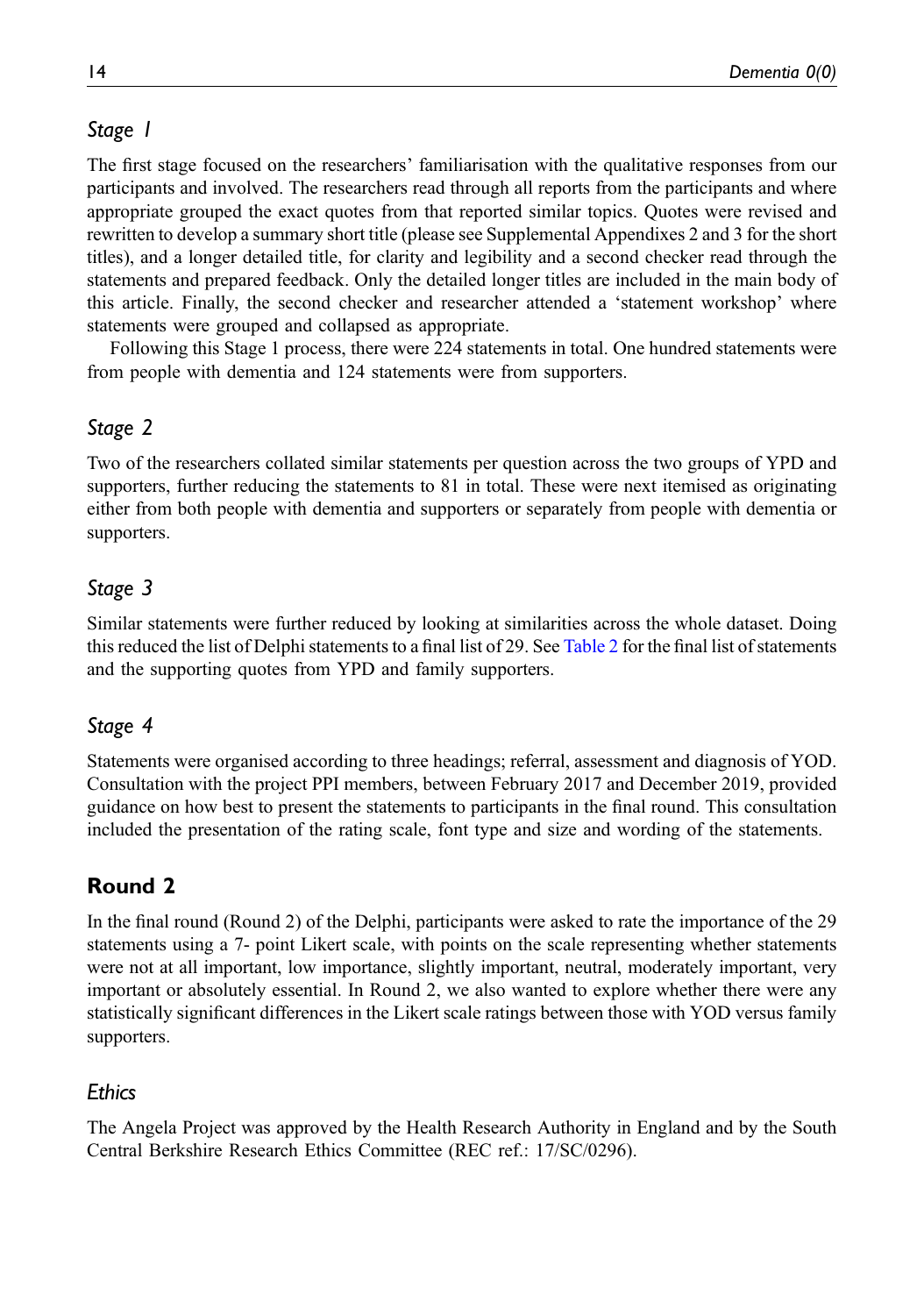# Findings

Thirty-six participants, 18 people diagnosed with YOD and 18 family supporters were recruited between February 2018 and July 2018. See [Figure 1](#page-14-0) below which shows the geographical locations of the participants.

# Location

Two rounds of a modified Delphi process resulted in 29 key statements related to referral, assessment and diagnosis of which 27 were rated by participants as absolutely essential or very important. Please see [Table 2](#page-5-0) for the full list of 29 of statements that were organised following the analysis framework of Round 1 of the modified Delphi and the supporting raw data quote from the participants with YOD and the family supporters.

Statistical analyses. In addition to the rich qualitative data to support the formation of each statement, we wanted to explore whether there were any significant differences in the ratings given by those with YOD versus family supporters following Round 2. The distributions of the ratings for all 29



<span id="page-14-0"></span>Figure 1. Geographical spread of participants who took part in the Delphi study. This image was produced by the research team using Maptitude 2019 (Calibre Corporation).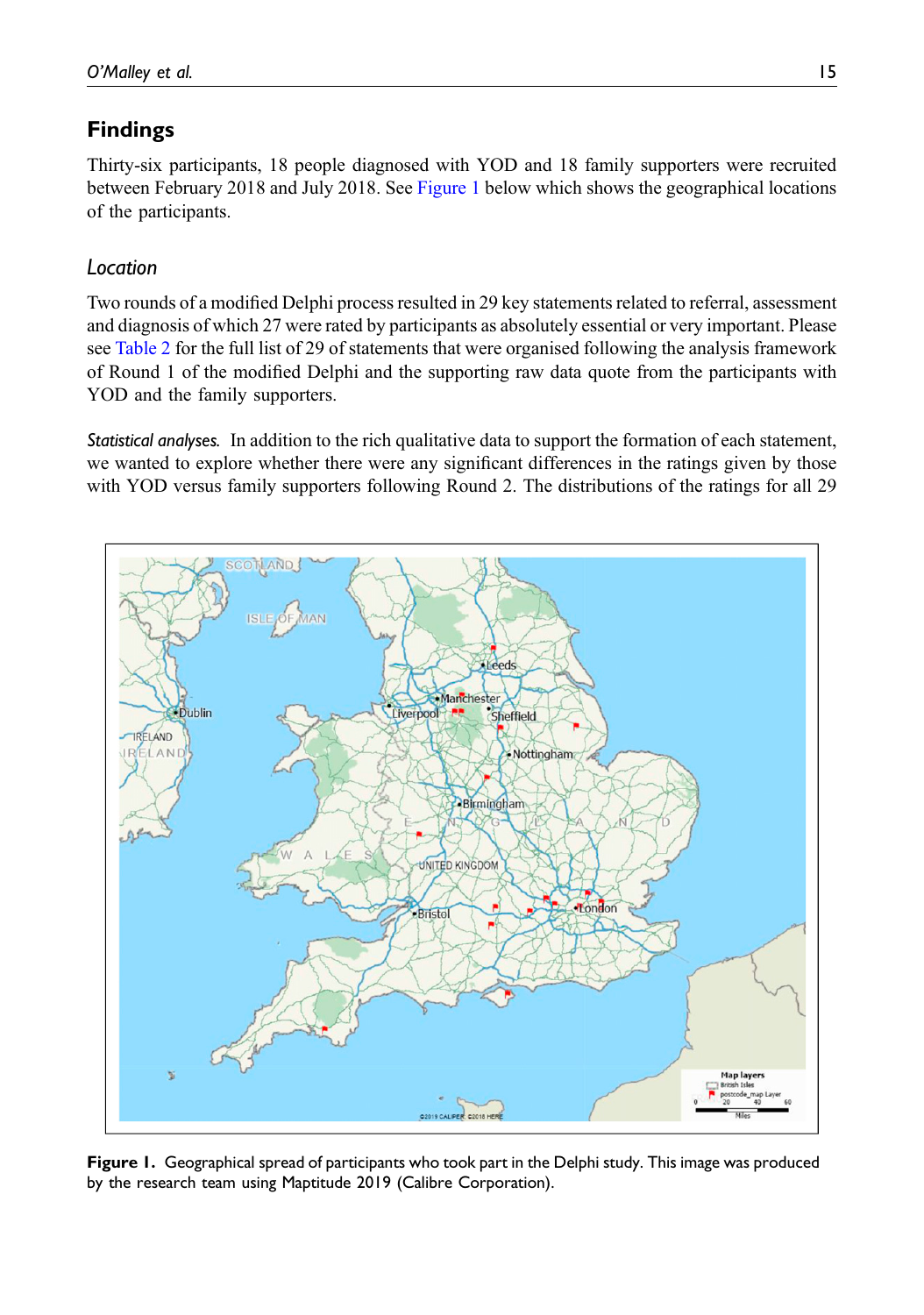statements were non-normal; therefore, a non-parametric test (Mann–Whitney test) was used for the analysis. Statistical significance was tested at the 5% level throughout.

[Table 3](#page-16-0) consists of the full list of the statements, inter-quartile range, median score and results of the Mann–Whitney test. The two statements highlighted denoted  $**$  have averages which are moderately important.

The statement 'Ensure there is enough notice between appointment letters being issued and the appointment' only reached a moderate importance consensus level for people with dementia and 'To be seen at home for assessments and post-diagnostic support where appropriate' only reached moderate importance consensus level for both people with dementia and family supporters.

Statistics. There were no statistically significant differences between statements expressed by the people with dementia and their supporters. There was a ceiling effect which effectively decreased the sensitivity of the scale since most of the median ratings were 7 (Absolutely essential), with the lowest median rating being 5 (Moderately important). However, this does show a high degree of agreement that the statements extracted were considered important to all participants. Paired analysis of the ratings of people with dementia and their supporter also did not show any statistically significant differences in ratings for any of the statements.

### Agreement between those diagnosed with dementia and supporters

Following the ratings made for each statement in Round 2, scores were available for 10 dyads who participated in this round. Paired tests (Wilcoxon tests) on data from people with dementia/supporter dyads also showed no statistically significant differences between the scores of YPD and their supporters on statements, with the exception of the statement 'Making appointments convenient for working adults' where there was a statistically significant difference between the responses of people with dementia compared to their supporters, with the supporters generally reporting this as having higher importance (related-samples Wilcoxon test, test statistic = 15,  $n = 10$ ,  $p = .038$ ).

### Percentage agreement

When comparing agreement in scoring for all 10 dyads, we found a difference in scoring patterns on aspects of the referral, assessment and diagnosis. Please see [Table 4](#page-19-0) below for the percentage agreement per statement.

It is important to note that the percentage agreement between dyad findings do not take into account the agreement that would be expected purely by chance. High levels of agreement do not mean high levels of importance of that statement (just that most pairs of people with dementia gave the same score for that statement as their supporter). Note that there were no statistical differences between the paired scores for all but one of the statements, so low percentages do not suggest that people with dementia scored differently overall to their supporters (the differences were in both directions; sometimes people with dementia scored higher than supporters, sometimes the other way round).

### **Discussion**

In this study, young people with dementia and their supporters have highlighted key components of the referral, assessment and diagnosis that they deem to be absolutely essential or very important for informing best practice based on their own personal experience.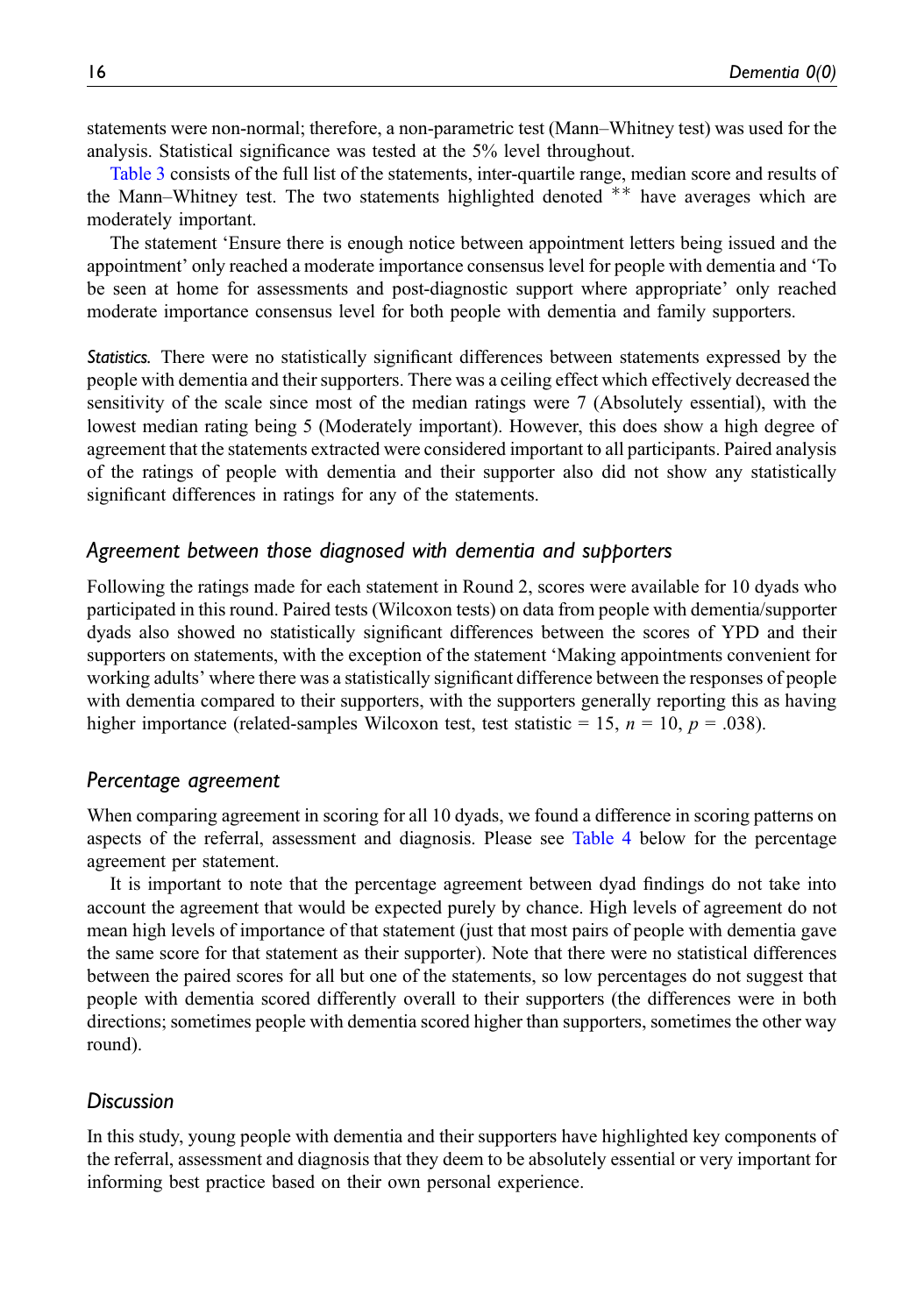<span id="page-16-0"></span>

| <br> <br>}<br>}<br>$\ddot{}}$<br>ments, inter-quartile range, median score and results of the Mann-Whitney test that compared ratings between people |                            |
|------------------------------------------------------------------------------------------------------------------------------------------------------|----------------------------|
| $\frac{1}{2}$ of $\frac{1}{2}$ of $\frac{1}{2}$ of $\frac{1}{2}$<br>l                                                                                | こうきょう こうこう こうこう てんきょう こうどう |
|                                                                                                                                                      |                            |

|                    |                                                                           |                      |                |                        |                             | Whitney<br>$Mann-$ |                 |
|--------------------|---------------------------------------------------------------------------|----------------------|----------------|------------------------|-----------------------------|--------------------|-----------------|
|                    |                                                                           |                      | Rating         |                        |                             | test               |                 |
| Diagnostic phase   | Statement                                                                 | Respondent           | Lower quartile | Median                 | Upper quartile              | ⊃                  | $\mathbf{a}$    |
| Referral process   | GP to identify dementia in<br>For the                                     | People with dementia | $\frac{8}{6}$  | <b>P.00</b>            | 7.00                        | 59.00              | 39              |
|                    | younger people                                                            | Supporter            | 6.00           | 7.00                   | 7.00                        |                    |                 |
|                    | Ensure there is enough notice between                                     | People with dementia | 5.00           | 5.00                   | 6.50                        | 65.50              | ŕ.              |
|                    | appointment letters being issued and<br>the appointment                   | Supporter            | 5.00           | 6.00                   | 6.00                        |                    |                 |
|                    | Making appointments convenient for                                        | People with dementia | 5.00           | 6.00                   | 6.00                        | 53.50              | 26              |
|                    | working adults                                                            | Supporter            | 6.00           | 6.00                   |                             |                    |                 |
|                    | Being kept in the loop and feeling                                        | People with dementia | 6.00           | 00<br>00<br>0 2<br>0 2 | 7.00<br>7.00<br>7.7<br>7.00 | 62.50              | ъ,              |
|                    | involved in the assessment                                                | Supporter            | 6.00           |                        |                             |                    |                 |
|                    | Healthcare professionals should make                                      | People with dementia | 6.00           |                        |                             | 67.50              | $\overline{78}$ |
|                    | contact with family supporters if                                         | Supporter            | 6.00           | 7.00                   | 7.00                        |                    |                 |
|                    | unable to get through to the person                                       |                      |                |                        |                             |                    |                 |
|                    | with dementia directly regarding                                          |                      |                |                        |                             |                    |                 |
|                    | appointments                                                              |                      |                |                        |                             |                    |                 |
|                    | The clinicians should listen to the person                                | People with dementia | 6.00           | 7.00                   | 7.00                        | 66.00              | 72              |
|                    | with dementia and their family as<br>a whole                              | Supporter            | 6.00           |                        |                             |                    |                 |
|                    |                                                                           |                      |                |                        |                             |                    |                 |
|                    | Having an identified key person as                                        | People with dementia | 6.00           | 6.00                   | 7.00                        | 66.00              | ż               |
|                    | te point of contact throughout<br>the whole diagnostic process<br>a singl | Supporter            | 6.00           | 6.00                   | 7.00                        |                    |                 |
|                    | Communication with clinicians should                                      | People with dementia | 6.00           | 6.00                   | 7.00                        | 71.00              | 5               |
|                    | ideally be in person                                                      | Supporter            | 6.00           | 6.00                   | 7.00                        |                    |                 |
|                    | Avoid the same questions being asked by                                   | People with dementia | 5.50           | 6.00                   | 888<br>XXX                  | 60.50              | <u>ငှ</u>       |
|                    | the separate clinicians where possible                                    | Supporter            | 5.00           |                        |                             |                    |                 |
| Assessment process | The referral process from GP to first                                     | People with dementia | 6.00           | 6.00                   |                             | 63.00              | ٷ               |
|                    | assessment needs to be shorter                                            | Supporter            | 6.00           | 7.00                   | 7.00                        |                    |                 |
|                    | Referrals should ideally be made to                                       | People with dementia | 6.00           | 7.00                   | 7.00                        | 59.00              | 39              |
|                    | specialist YOD clinicians and services                                    | Supporter            | 6.00           | 7.00                   | 7.00                        |                    |                 |
|                    |                                                                           |                      |                |                        |                             | (continued)        |                 |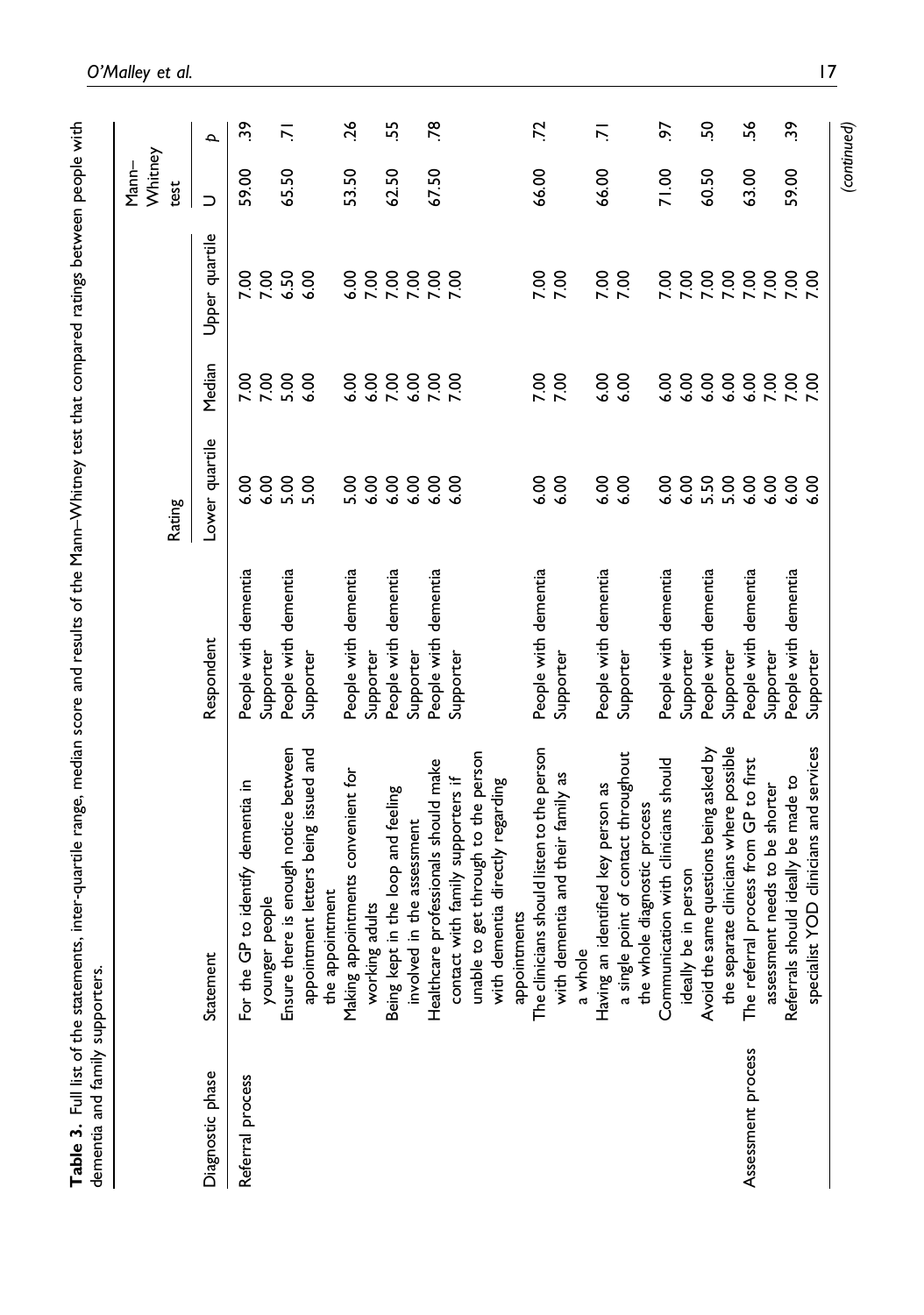|                  |                                                                                                                                                                |                                   | Rating         |              |                 | Whitney<br>Mann-<br>test |                        |
|------------------|----------------------------------------------------------------------------------------------------------------------------------------------------------------|-----------------------------------|----------------|--------------|-----------------|--------------------------|------------------------|
| Diagnostic phase | Statemen                                                                                                                                                       | Respondent                        | Lower quartile | Median       | Upper quartile  | $\supset$                | $\overline{a}$         |
|                  | assessment and particularly sensitive<br>ic and respectful during the<br>when providing information about<br>should be compassionate,<br>Clinicians<br>empathi | People with dementia<br>Supporter | 6.00<br>7.00   | 6.00<br>7.00 | 7.00            | 52.00                    | $\frac{\infty}{\cdot}$ |
|                  | To be seen at home for assessments and<br>post-diagnostic support where<br>a diagnosis                                                                         | People with dementia<br>Supporter | 5.00<br>5.00   | 5.00<br>5.00 | 6.00<br>6.00    | 71.00                    | æ                      |
|                  | their family enough opportunities to<br>Giving the person with dementia and<br>ask questions<br>appropriate                                                    | People with dementia<br>Supporter | 6.00<br>6.00   | 7.00<br>6.00 | 7.00<br>7.00    | 61.50                    | S.                     |
|                  | should be calm, approachable<br>and easy to talk to<br>Clinicians                                                                                              | People with dementia<br>Supporter | 6.00<br>6.00   | 7.00<br>7.00 | 00<br>002<br>27 | 66.00                    | Ľ.                     |
|                  | supporters to speak separately about<br>should offer opportunities for<br>the person with dementia and their<br>any issues they wish to discuss<br>Clinicians  | People with dementia<br>Supporter | 6.00<br>6.00   | 6.00<br>7.00 | 7.00            | 49.50                    | $\frac{10}{10}$        |
|                  | involved in diagnosis to provide<br>To have a multidisciplinary team<br>appropriate support                                                                    | People with dementia<br>Supporter | 6.00<br>6.00   | 6.00<br>6.00 | 6.50<br>7.00    | 68.00                    | $\overline{\infty}$    |
|                  | dementia types as well as the issues<br>More awareness and training on rarer<br>dementia in mental health trusts<br>faced by younger people with               | People with dementia<br>Supporter | 6.00<br>7.00   | 7.00<br>7.00 | 7.00<br>7.00    | 62.50                    | 5                      |
|                  | assessments, especially visual tests for<br>lerstanding during the<br>people with PCA<br>Being und                                                             | People with dementia<br>Supporter | 6.00<br>6.00   | 6.00<br>7.00 | 7.00            | 57.50                    | 36                     |
|                  | Assessments should be conducted in<br>and private room<br>a quiet                                                                                              | People with dementia<br>Supporter | 6.00<br>6.00   | 6.00<br>7.00 | 7.00<br>7.00    | 55.50                    | 29                     |
|                  |                                                                                                                                                                |                                   |                |              |                 | (continued)              |                        |

Table 3. (continued)

Table 3. (continued)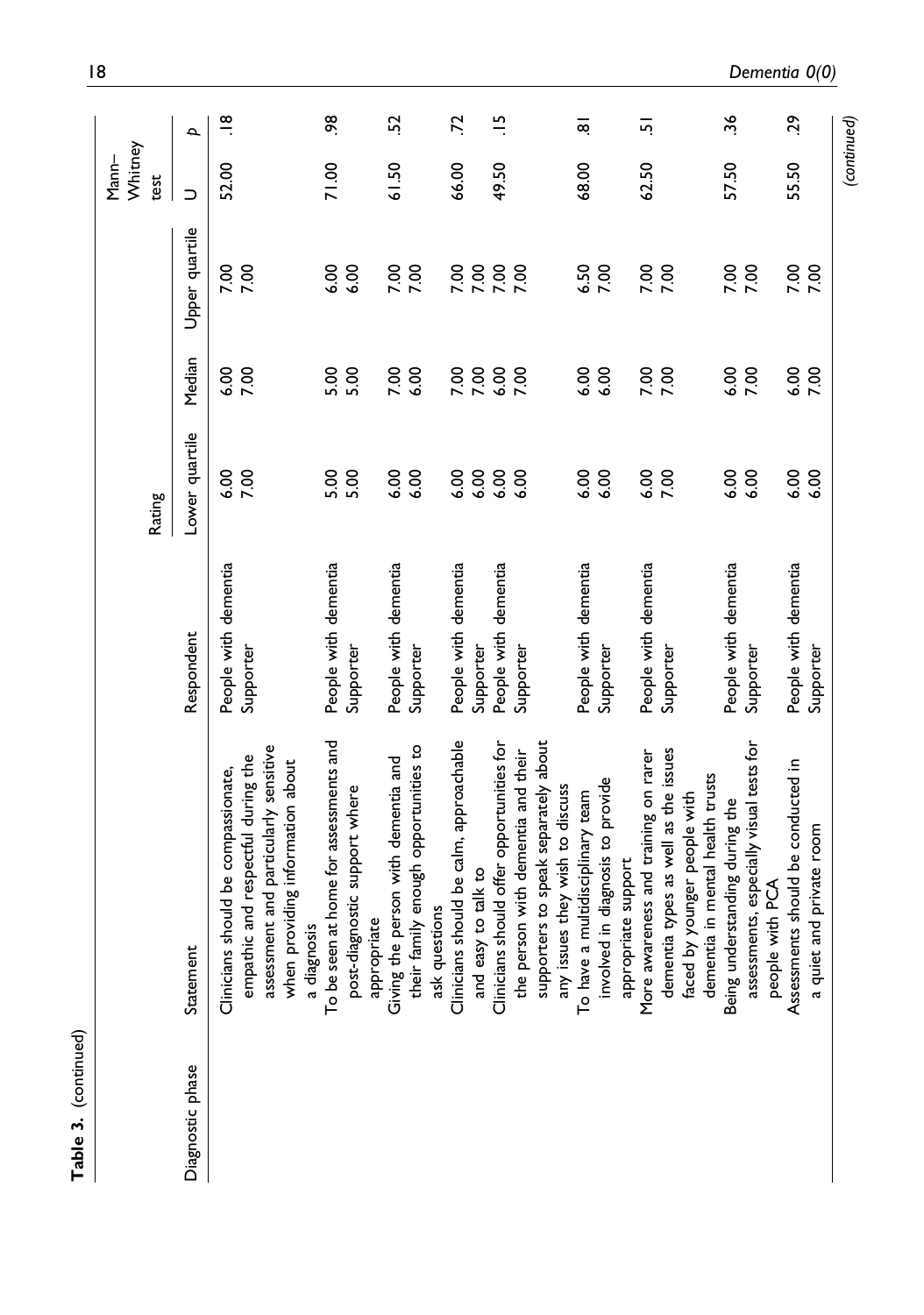|                   |                                                                                                                                                                           |                                   | Rating         |                   |                | Whitney<br>Mann-<br>test |                |
|-------------------|---------------------------------------------------------------------------------------------------------------------------------------------------------------------------|-----------------------------------|----------------|-------------------|----------------|--------------------------|----------------|
| Diagnostic phase  | Statement                                                                                                                                                                 | Respondent                        | Lower quartile | Median            | Upper quartile | $\supset$                | $\overline{a}$ |
|                   | Having more information on what the                                                                                                                                       | People with dementia              | 6.00<br>5.00   | 7.00              | 7.00<br>7.00   | 61.50                    | ĜÞ.            |
|                   | access to sleep and anger clinics<br>SPECT scanning was all about<br>Better                                                                                               | People with dementia<br>Supporter | 5.00           | 7.00              | 6.00           | 68.50                    | æ              |
|                   | The MRI experience should provide                                                                                                                                         | People with dementia<br>Supporter | 4.00<br>5.50   | 8.8<br>6.9<br>6.9 | 6.00<br>7.00   | 68.00                    | 8              |
|                   | blankets, ear protectors to reduce                                                                                                                                        | Supporter                         | 5.00           |                   | 7.00           |                          |                |
|                   | noise and allow supporters to be in<br>the room if the person wishes                                                                                                      |                                   |                |                   |                |                          |                |
|                   | to be given in clinic more quickly<br>Results                                                                                                                             | People with dementia              | 6.00           | 6.00              | <b>P.OO</b>    | 67.50                    | 8              |
|                   |                                                                                                                                                                           | Supporter                         | 6.00           |                   | 7.00           |                          |                |
|                   | The time taken to achieve a formal                                                                                                                                        | People with dementia              | 6.00           | 8888              | 7.00           | 64.00                    | $\overline{5}$ |
|                   | diagnosis needs to be shortened if<br>possible                                                                                                                            | Supporter                         | 6.00           |                   | 7.00           |                          |                |
|                   | Providing the people with dementia and                                                                                                                                    | People with dementia              | 6.00           | 7.00              | 7.00           | 63.50                    | ςŚ             |
|                   | families with information about<br>diagnosis and prognosis if they<br>their<br>their<br>wish                                                                              | Supporter                         | 6.00           |                   | 7.00           |                          |                |
| Diagnosis process | Clinicians should explain medical terms,                                                                                                                                  | People with dementia              | 6.00           | 7.00              | 7.00           | 66.50                    | ΣÁ.            |
|                   | and what they mean in a simplified<br>manner                                                                                                                              | Supporter                         | 6.00           |                   | 7.00           |                          |                |
|                   | Remembering that receiving the                                                                                                                                            | People with dementia              | 6.00           |                   |                | 58.00                    | $\ddot{a}$     |
|                   | person with dementia and supporter<br>diagnosis is a lot to take in for the                                                                                               | Supporter                         | 7.00           | 7.00              | 7.00           |                          |                |
|                   | Providing the person with dementia and                                                                                                                                    | People with dementia              | 6.00           | 7.00              | 7.00           | 58.00                    | يز.            |
|                   | supporters with a letter which<br>Is the diagnosis<br>their<br>detail                                                                                                     | Supporter                         | 7.00           |                   |                |                          |                |
|                   | PCA: posterior cortical atrophy; YOD: young onset dementia; SPECT: single photon emission computed tomography; MRI: magnetic resonance imaging; GP: general practitioner. |                                   |                |                   |                |                          |                |

Table 3. (continued)

Table 3. (continued)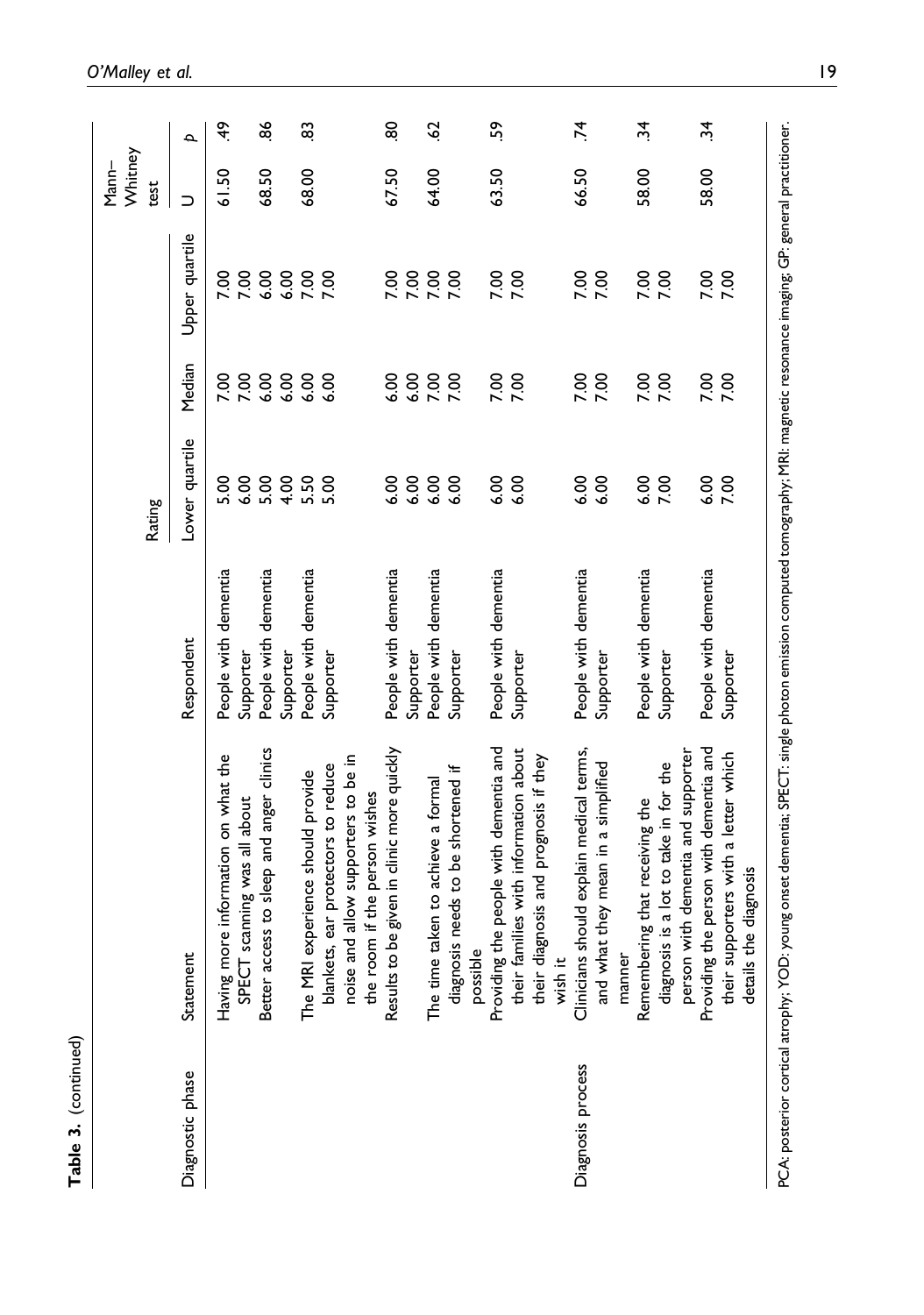| Diagnostic phase Statement |                                                                                                                                                                 | %<br>Agreement |
|----------------------------|-----------------------------------------------------------------------------------------------------------------------------------------------------------------|----------------|
| Referral process           | For the GP to identify dementia in younger people                                                                                                               | 90             |
|                            | Ensure there is enough notice between appointment letters being issued and<br>the appointment                                                                   | 40             |
|                            | Making appointments convenient for working adults                                                                                                               | 50             |
|                            | Being kept in the loop and feeling involved in the assessment                                                                                                   | 70             |
|                            | Healthcare professionals should make contact with family supporters if<br>unable to get through to the person with dementia directly regarding<br>appointments  | 50             |
|                            | The clinicians should listen to the person with dementia and their family as<br>a whole                                                                         | 60             |
|                            | Having an identified key person as a single point of contact throughout the<br>whole diagnostic process                                                         | 70             |
|                            | Communication with clinicians should ideally be in person                                                                                                       | 80             |
|                            | Avoid the same questions being asked by the separate clinicians where<br>possible                                                                               | 30             |
| Assessment                 | The referral process from GP to first assessment needs to be shorter                                                                                            | 40             |
| process                    | Referrals should ideally be made to specialist YOD clinicians and services                                                                                      | 60             |
|                            | Clinicians should be compassionate, empathic and respectful during the<br>assessment and particularly sensitive when providing information about<br>a diagnosis | 60             |
|                            | To be seen at home for assessments and post-diagnostic support where<br>appropriate                                                                             | 60             |
|                            | Giving the person with dementia and their family enough opportunities to ask<br>questions                                                                       | 70             |
|                            | Clinicians should be calm, approachable and easy to talk to                                                                                                     | 60             |
|                            | Clinicians should offer opportunities for the person with dementia and their<br>supporters to speak separately about any issues they wish to discuss            | 50             |
|                            | To have a multidisciplinary team involved in diagnosis to provide appropriate<br>support                                                                        | 40             |
|                            | More awareness and training on rarer dementia types as well as the issues<br>faced by younger people with dementia in mental health trusts                      | 80             |
|                            | Being understanding during the assessments, especially visual tests for people<br>with PCA                                                                      | 80             |
|                            | Assessments should be conducted in a quiet and private room                                                                                                     | 70             |
|                            | Having more information on what the SPECT scanning was all about                                                                                                | 60             |
|                            | Better access to sleep and anger clinics                                                                                                                        | 30             |
|                            | The MRI experience should provide blankets, ear protectors to reduce noise<br>and allow supporters to be in the room if the person wishes                       | 50             |
|                            | Results to be given in clinic more quickly                                                                                                                      | 70             |
|                            | The time taken to achieve a formal diagnosis needs to be shortened if possible                                                                                  | 90             |
|                            | Providing the people with dementia and their families with information about<br>their diagnosis and prognosis if they wish it                                   | 70             |

<span id="page-19-0"></span>Table 4. Level of agreement (percentage) on statements between the 10 dyads that completed all rounds of the Delphi.

(continued)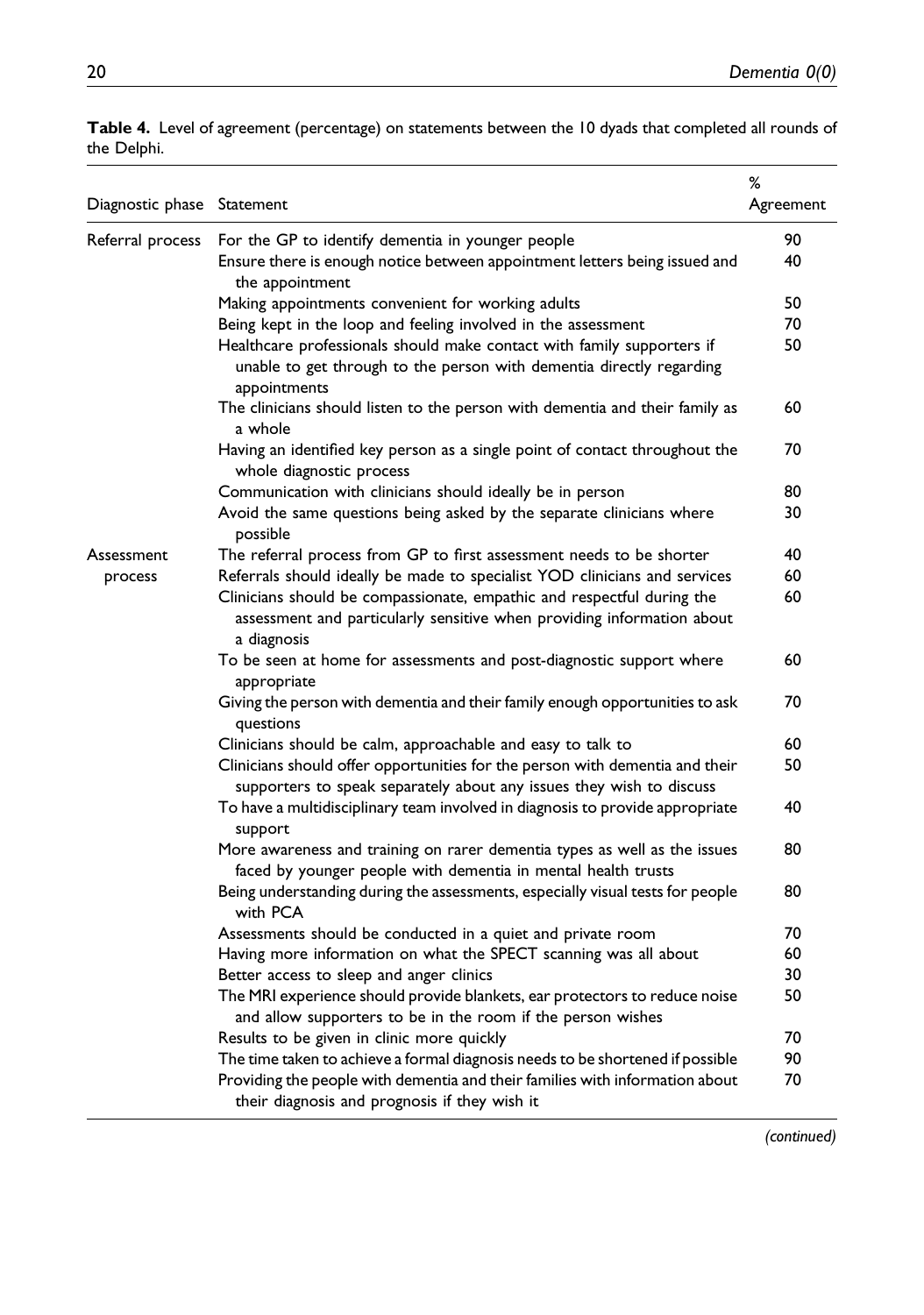#### Table 4. (continued)

| Diagnostic phase Statement |                                                                                                            | %<br>Agreement |
|----------------------------|------------------------------------------------------------------------------------------------------------|----------------|
| Diagnosis<br>process       | Clinicians should explain medical terms and what they mean in a simplified<br>manner                       | 70             |
|                            | Remembering that receiving the diagnosis is a lot to take in for the person<br>with dementia and supporter | 70             |
|                            | Providing the person with dementia and their supporters with a letter which<br>details the diagnosis       | 40             |

PCA: posterior cortical atrophy; YOD: young onset dementia; SPECT: single photon emission computed tomography; MRI: magnetic resonance imaging; GP: general practitioner.

People with YOD expressed concern about inequity in waiting times in receiving a diagnosis and access to necessary investigations, as highlighted in the present study's final list of 29 statements. Research has shown people with YOD can wait 4 years ([Van Vliet et al., 2013](#page-25-3)) for diagnosis, and that in England, only 45.9% of those predicted to have a diagnosis of YOD have a recorded diagnosis compared to those over 65 where the recorded diagnosis rate is 68% ([Public Health](#page-24-10) [England, 2020\)](#page-24-10).

In general practice, delays may be due to general practitioners (GPs) not considering the possibility of dementia in younger people and because the rarer types of dementia that are more common in younger people are harder to recognise and have symptoms that overlap with those of common psychiatric disorders such as depression. This explanation is consistent with the reports of misdiagnosis by the participants in the current study, whereby 15 of the 18 individuals reported a diagnosis of another condition before receiving a confirmed diagnosis of dementia. Once someone is referred to a specialist setting, there can be further delays due to a lack of specialist clinicians and limited access to the often, complex investigations required to diagnose YOD. This means a longer period of having to cope with unexplained symptoms and no support, for both the person with dementia and their family.

Healthcare research has established that involving individuals in shared decision-making by encouraging active participation and enhanced communication, can provide individuals with more control over their care, improves the ability to make informed choices and allows them to participate knowledgeably in treatment decisions ([De Wilde et al., 2017;](#page-23-1) [Elwyn et al., 2010](#page-24-11)). Shared decisionmaking in dementia care is a relatively new concept [\(Mariani, 2019\)](#page-24-12) and has more often been implemented in terms of care planning and end-of-life care ([Gjerberg et al., 2015](#page-24-13)), though more recently research is exploring shared decision-making during the diagnostic process [\(De Wilde et al.,](#page-23-1) [2017](#page-23-1)). As captured in our statements, patient–clinician conversations during the workup require sensitivity, and care should be taken when delivering updates on ongoing assessments and when delivering diagnoses.

Evidence suggests that improving the patient experience is linked to improvement in performance and systems within clinical practice ([Schlesinger et al., 2015](#page-25-14)) but equally as important it increases individual autonomy and empowerment to maintain independence [\(Stamou et al., 2020\)](#page-25-15). The results presented here support this view by clearly demonstrating that while both the efficiency and practicalities of the diagnostic process were important, participants equally valued feeling listened to, informed and supported.

Of note, rapid referral to specialists, early identification of presenting symptoms by GPs, convenient appointment times especially for working adults are in-line with known 'pinch points' in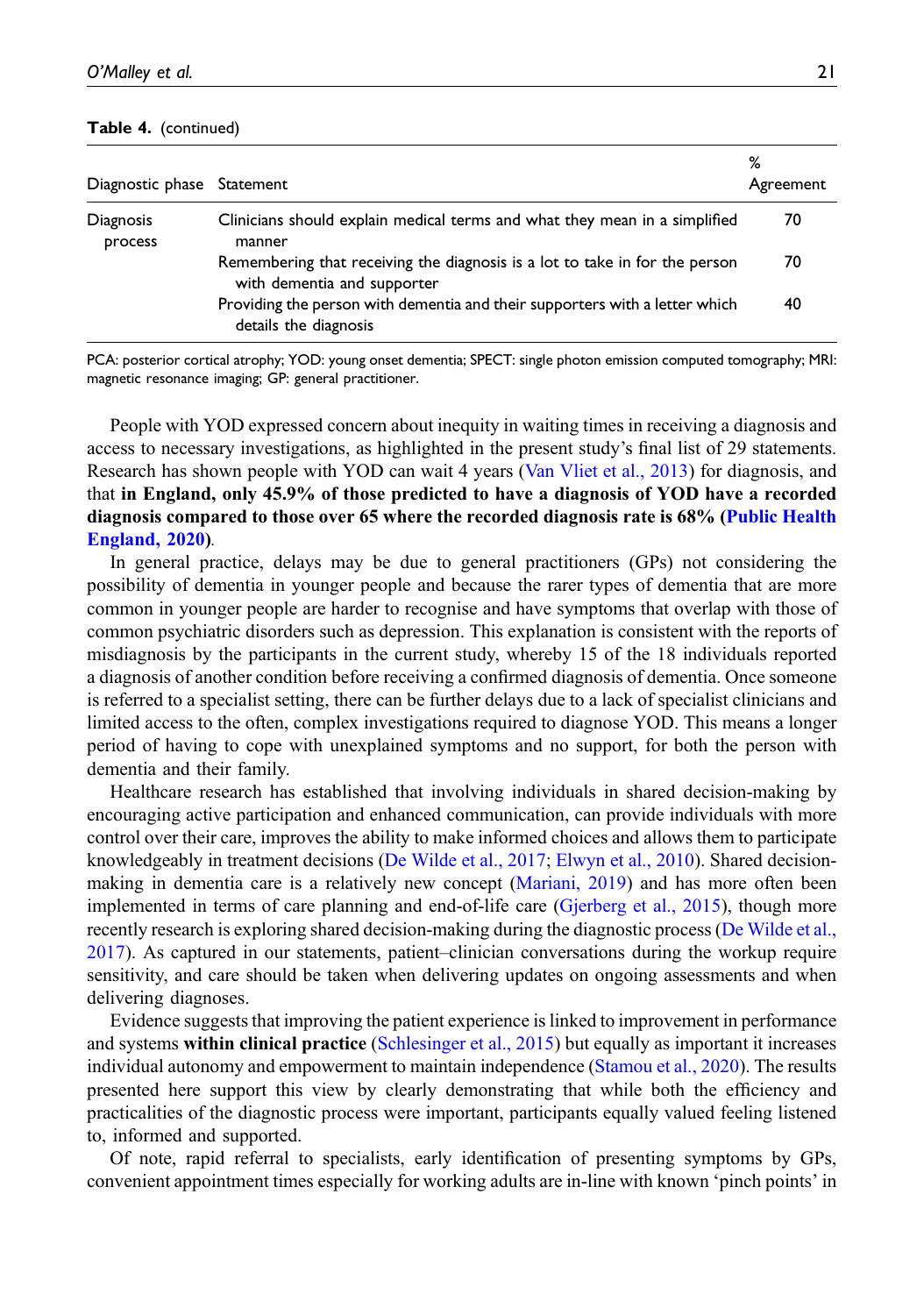current care pathways for YPD which result in delays in referral (O'[Malley et al., 2019a,](#page-24-1) [2019b](#page-24-14); [Van](#page-25-16) [Vliet et al., 2011\)](#page-25-16). Clinicians taking time to gather the views of important informants and listening to the whole family, overlaps with good practice guidance for clinicians in assessment and history taking, particularly where the person with dementia may lack insight into their difficulties or the presentation is non-amnestic and harder to recognise ([Harding et al., 2018](#page-24-2); O'[Malley et al., 2019b\)](#page-24-14). YPD endorsed the value of having an identified key person as a single point of contact throughout the whole diagnostic process. Although, this approach to case management is enshrined in the National Institute for Clinical Excellence dementia guideline ([National Institute for Health and](#page-24-15) [Clinical Excellence, 2018\)](#page-24-15), the necessity for specialist skills in the case management role specifically relevant to YPD are usually not acknowledged. For example having skills and knowledge to facilitate access to information about YOD and rare forms of dementia, to communicate the diagnosis to young children and to facilitate access to specialist advice and support about young onset specific needs, for example employment, mortgage and financial obligations and future financial planning, guidance on this role is available (Hussey  $\&$  Hayo, 2019).

The communication skills of the clinician and the feeling of being listened to and heard by those with expertise in diagnosis formed the focus of most statements in relation to the assessment stage of the process. Sensitivity about the impact of the information because of the 'lack of narrative' for dementia at a young age and making time for questions with follow-up summary information were particularly valued in terms of the way diagnosis was relayed. Getting a diagnosis in working age can significantly disrupt the normal life events, particularly when the person faces increasing disability, dependency and mortality ([Clemerson et al., 2013;](#page-23-2) [Pipon-Young et al., 2012\)](#page-24-17). At the point of diagnosis, there would be an opportunity for the clinician to have a conversation with the person about the impact of the diagnosis on the changes they may be faced with, and how they might adjust [\(Roach et al., 2008](#page-25-17)). However, these conversations would need to be considered in a person-centred and individual way as they may not be appropriate for some individuals.

The clinician's use of language, avoiding the use of medical jargon and adopting a calm manner in a private environment were all also valued. This mirrors findings in a recently published scoping review that highlighted how the impact of a diagnosis on the patient and their supporter was heavily influenced by the language used by the clinicians (O'[Malley et al., 2019a](#page-24-1), [2019b\)](#page-24-14).

Several generic frameworks have attempted to capture what matters most to patients ([Robert](#page-25-18) [et al., 2011a\)](#page-25-18) in terms of improving individual experience, and the statements identified here show significant overlap with their core tenets, often identified as relational and functional aspects. Most research in the field of patient experience has focused upon the relational aspects of care (feeling informed, listened to) but interestingly in our study, the majority of statements preferentially related to functional aspects of care (i.e. the process). This may reflect previous research which demonstrates that those with YOD often see up to five different consultants before diagnosis and care pathways can be chaotic [\(Carter et al., 2018\)](#page-23-3). Our own research which identifies the core features of YOD services which are perceived positively [\(Stamou et al., 2020\)](#page-25-15) demonstrates that positive postdiagnostic services may collectively create an enabling-protective circle that supports YPD to reestablish and maintain a positive identity in the face of YOD.

It could be argued that many of the individual statements reported by YPD and family member/ supporters simply represent good practice in all-age dementia assessment. However, statements related to knowledge base of rare dementias, GP recognition of early symptoms, shortening the time to diagnosis and explanation of specialist investigations, arguably reflect the reality of current shortfalls in services for those with YOD [\(Murrells et al., 2013](#page-24-18)). Additionally, the value of the statements here is that they provide insight into the multidimensional aspects of individual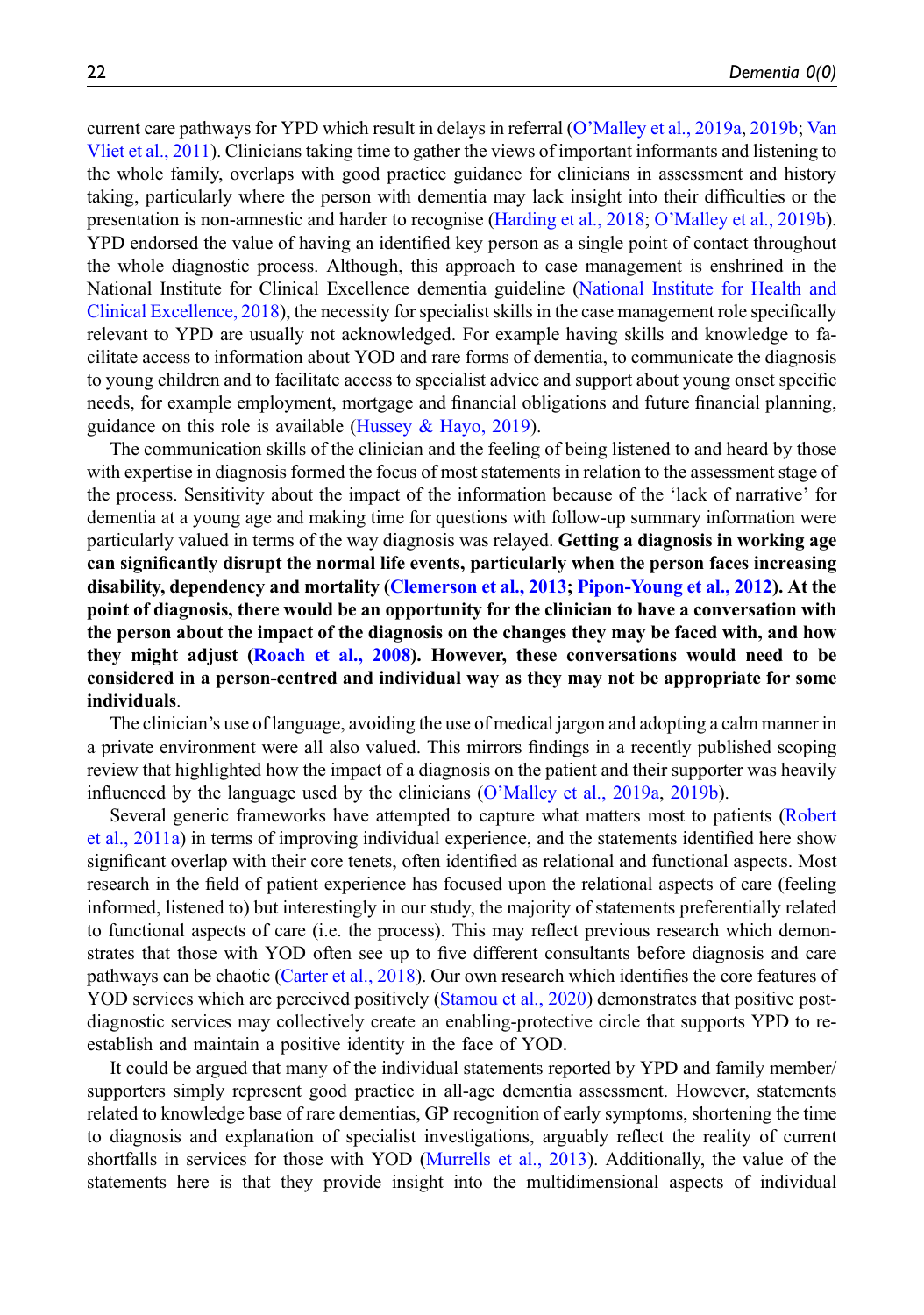experience ranging from 'relational' aspects of care, such as feeling informed, listened to, communication styles, to 'functional' aspects of care, such as the practicalities of the process and how this can guide shared decision-making, deliver a more person-centred experience and increase individual autonomy.

Interestingly, there were no significant differences in the opinions expressed by YPD or family/ supporters, although it is recognised that this may often not be the case. This might be explained in the current study by the low number of participants with dementia subtypes more commonly associated with reduced insight such as frontotemporal dementias.

The statements derived from this Delphi study offer the potential to identify shortfalls in current services and improve the quality of services to better meet the needs of YPD and families.

#### Strengths and limitations

Although we recruited a broad geographical spread of participants, only individuals living in England took part in the study. Diagnostic experiences from the rest of the United Kingdom were therefore not captured and were beyond the scope of the current study. Future research should aim to include those living in Wales, Scotland and Northern Ireland to explore whether the statements and key reports are consistent with the experiences of those living in the rest of the United Kingdom and whether additional statements should be considered for other regions.

A modified Delphi methodology was adopted to refine the statements viewed as being crucial during the diagnostic period. Consensus was not the prime aim of this article rather it was to capture absolutely essential and very important aspects of the process of diagnosis for young people with dementia. We have presented the full list of statements to ensure that all views are captured, and statements were not excluded because they represented a minority view. The limited number of participants means that the study may have missed important lived experiences of younger people undergoing assessment for dementia and may not be truly representative. It was also a small sample for statistical analysis and may have not had sufficient power to identify small to moderate differences. However, the population of individuals who participated came from across the whole of England (see [Figure 1](#page-14-0) for the geographical spread) and were recruited through both NHS services for YPD, as well as third sector organisations and therefore could be considered representative.

How people with dementia experience their condition depends on their own complex biographies and relationships as well as the behaviour of those they encounter during the diagnostic process. Everyone's experience of receiving a diagnosis of dementia is unique, so practitioners and clinicians should use our findings as guidance but continue to listen to the views of their own patients in their specific setting and be alert to expressed differences.

#### Implications and implementation

The qualitatively rich reports made by our participants highlighted key aspects of the referral, assessment and diagnosis of dementia that should be considered by healthcare organisations as important to the individual experience and hence delivery of good care. Good experience is generally considered a multidimensional concept dependent on functional (process), transactional ('being care for') and relational ('being care about') aspects of care. Several approaches to measurement of these aspects of care are available and future work is necessary to assess how these can inform a strategic approach to improve the experience for young people with dementia and their families/supporters.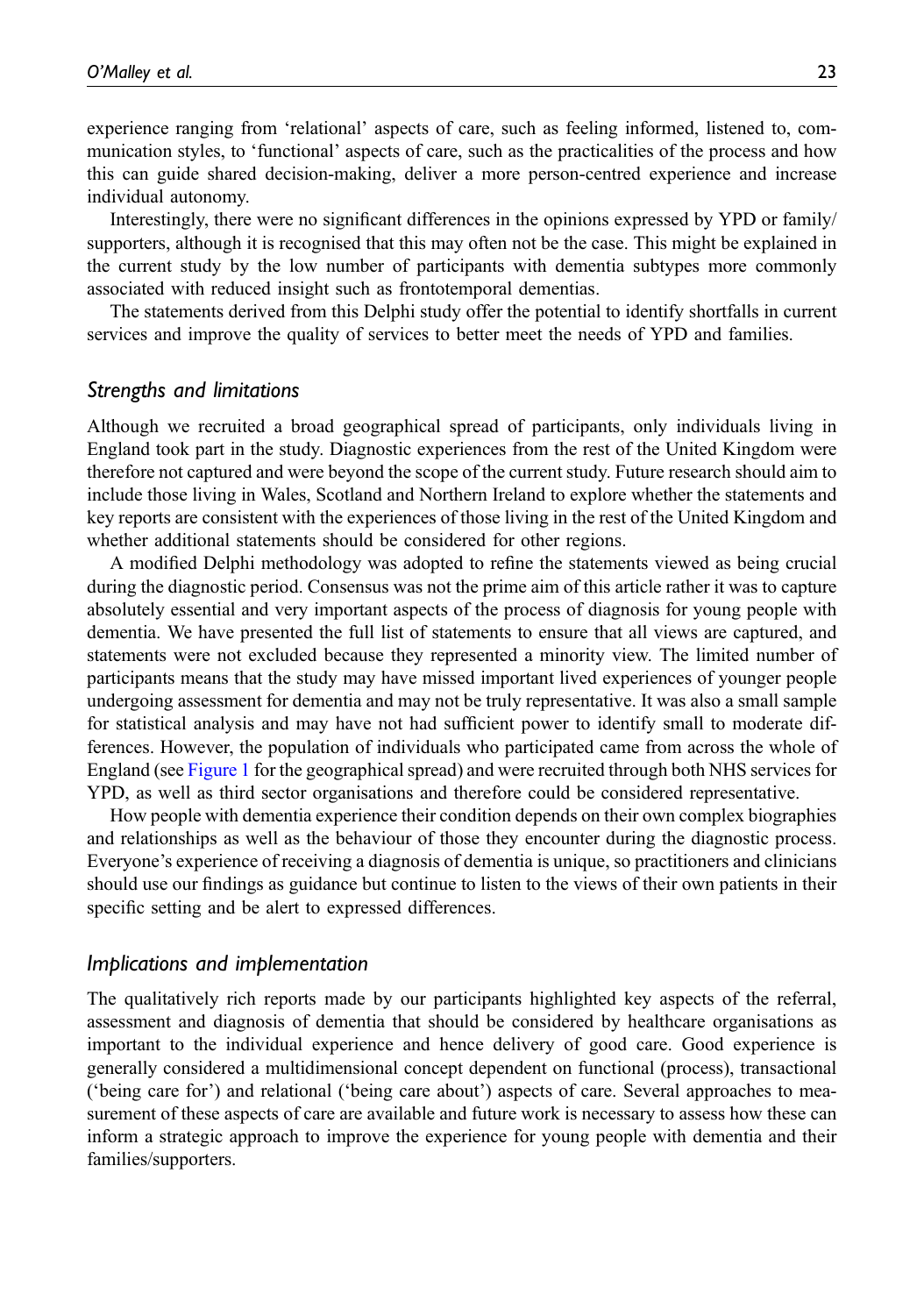# Conclusion

In this article, we have presented the findings from a unique and innovative modified Delphi deliberately designed to capture the perspectives of YPD and their carers as 'experts' of their experiences. The study provides insight into the complex interpersonal aspects of care that matter to YPD, alongside transactional and functional aspects that are necessary to improve individual experience.

### Acknowledgements

The research team acknowledges the support of the National Institute for Health Research Clinical Research Network (NIHR CRN). The research team would also like to thank all the NHS sites and third sector organisations, which facilitated the recruitment of participants to the study. Special thanks go to the Angela Project's Public and Patient Involvement (PPI) group and Steering Committee for their helpful suggestions through the project.

# Declaration of Conflicting Interests

The authors declared no potential conflicts of interest with respect to the research, authorship, and/or publication of this article.

# Funding

The authors disclosed receipt of the following financial support for the research, authorship, and/or publication of this article: Alzheimer's Society (AS-PG 15b-034).

# ORCID iDs

Mary O'Malley **b** <https://orcid.org/0000-0003-3636-6197> Jacqueline Parkes **ID** <https://orcid.org/0000-0003-2822-3049> Jan R Oyebode **ID** <https://orcid.org/0000-0002-0263-8740>

### Supplemental Material

Supplemental material for this article is available online.

### **References**

- <span id="page-23-3"></span>Carter, J. E., Oyebode, J. R., & Koopmans, R. T. C. M. (2018). Young-onset dementia and the need for specialist care: A national and international perspective. Aging & Mental Health, 22(4), 468-473. DOI: [10.1080/](https://doi.org/10.1080/13607863.2016.1257563) [13607863.2016.1257563.](https://doi.org/10.1080/13607863.2016.1257563)
- <span id="page-23-2"></span>Clemerson, G., Walsh, S., & Isaac, C. (2013). Towards living well with young onset dementia: An exploration of coping from the perspective of those diagnosed. *Dementia*, 13(4), 451-466. DOI: [10.1177/](https://doi.org/10.1177/1471301212474149) [1471301212474149.](https://doi.org/10.1177/1471301212474149)
- <span id="page-23-1"></span>De Wilde, A., van Maurik, I. S., Kunneman, M., Bouwman, F., Zwan, M., Willemse, E. A. J., Biessels, G. J., Minkman, M., Pel, R., Schoonenboom, N. S. M., Smets, E. M. A., Wattjes, M. P., Barkhof, F., Stephens, A., van Lier, E. J., Batrla-Utermann, R., Scheltens, P., Teunissen, C. E., van Berckel, B. N. M., & van der Flier, W. M. (2017). Alzheimer's biomarkers in daily practice (ABIDE) project: Rationale and design. Alzheimer's & Dementia: Diagnosis, Assessment & Disease Monitoring, 6, 143-151. DOI: [10.1016/j.](https://doi.org/10.1016/j.dadm.2017.01.003) [dadm.2017.01.003.](https://doi.org/10.1016/j.dadm.2017.01.003)
- <span id="page-23-0"></span>Draper, B., Cations, M., White, F., Trollor, J., Loy, C., Brodaty, H., Sachdev, P., Gonski, P., Demirkol, A., Cumming, R. G., & Withall, A. (2016). Time to diagnosis in young-onset dementia and its determinants: The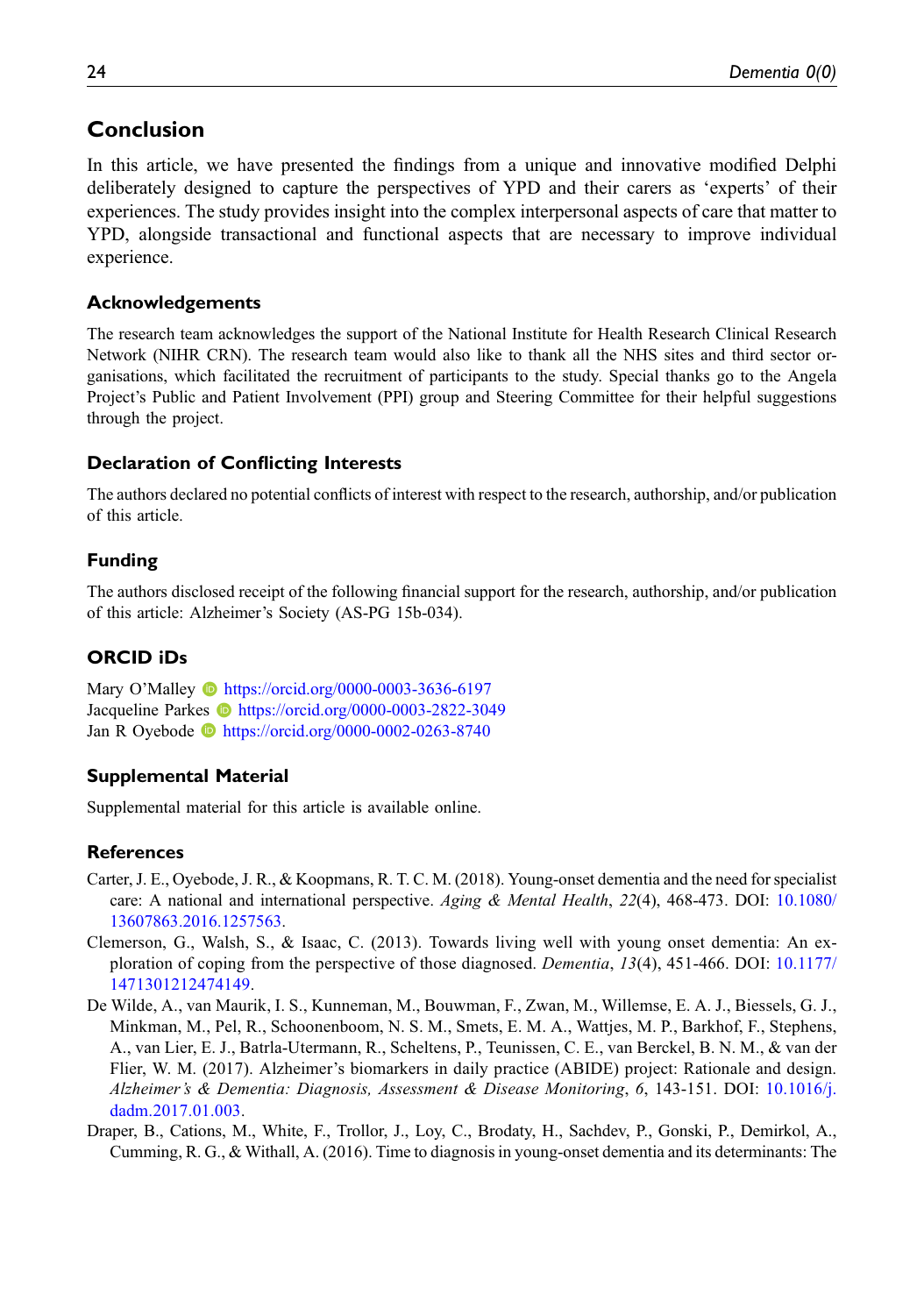INSPIRED study. International Journal of Geriatric Psychiatry, 31(11), 1217-1224. DOI: [10.1002/gps.](https://doi.org/10.1002/gps.4430) [4430](https://doi.org/10.1002/gps.4430).

- <span id="page-24-11"></span>Elwyn, G., Laitner, S., Coulter, A., Walker, E., Watson, P., & Thomson, R. (2010). Implementing shared decision making in the NHS. *Bmj: British Medical Journal*, 341, c5146. DOI: [10.1136/bmj.c5146.](https://doi.org/10.1136/bmj.c5146)
- <span id="page-24-13"></span>Gjerberg, E., Lillemoen, L., Forde, R., & Pedersen, R. (2015). End-of-life care communications and shared decision-making in Norwegian nursing homes - Experiences and perspectives of patients and relatives. BMC Geriatrics, 15(1), 1-13. DOI: [10.1186/s12877-015-0096-y.](https://doi.org/10.1186/s12877-015-0096-y)
- <span id="page-24-2"></span>Harding, E., Sullivan, M. P., Woodbridge, R., Yong, K. X. X., McIntyre, A., Gilhooly, M. L., Gilhooly, K. J., & Crutch, S. J. (2018). "Because my brain isn't as active as it should be, my eyes don't always see": A qualitative exploration of the stress process for those living with posterior cortical atrophy. *BMJ Open*,  $8(2)$ , 1-12. DOI: [10.1136/bmjopen-2017-018663](https://doi.org/10.1136/bmjopen-2017-018663).
- <span id="page-24-6"></span>Hasson, F., Keeney, S., & McKenna, H. (2000). Research guidelines for the Delphi survey technique. *Journal* of Advanced Nursing, 32(4), 1008-1015.
- <span id="page-24-16"></span>Hussey, J., & Hayo, H. (2019). Young dementia: The specialist keyworker role. Journal of Dementia Care, 27(3), 25-27.
- <span id="page-24-8"></span><span id="page-24-7"></span>Iqbal, S., & Pipon-Young, L. (2009). The Delphi method. The Psychologist, 22(7), 598-600.
- Keeney, S., Hasson, F., & McKenna, H. (2006). Consulting the oracle: Ten lessons from using the Delphi technique in nursing research. Journal of Advanced Nursing, 53(2), 205-212.
- <span id="page-24-12"></span>Mariani, E. (2019). LET ME PARTICIPATE Using shared Care, to involve persons with dementia in care planning in long-term. the Netherlands: ProefschriftMaken.
- <span id="page-24-3"></span>Millenaar, J. K., Bakker, C., Koopmans, R. T. C. M., Verhey, F. R. J., Kurz, A., & de Vugt, M. E. (2016). The care needs and experiences with the use of services of people with young-onset dementia and their caregivers: A systematic review. International Journal of Geriatric Psychiatry, 31(12), 1261-1276. DOI: [10.](https://doi.org/10.1002/gps.4502) [1002/gps.4502](https://doi.org/10.1002/gps.4502).
- <span id="page-24-18"></span>Murrells, T., Robert, G., Adams, M., Morrow, E., & Maben, J. (2013). Measuring relational aspects of hospital Care in England with the "patient evaluation of emotional care during hospitalisation" (PEECH) survey questionnaire. *BMJ Open*, 3(1), 1-8. DOI: [10.1136/bmjopen-2012-002211.](https://doi.org/10.1136/bmjopen-2012-002211)
- <span id="page-24-15"></span>National Institute for Health and Clinical Excellence (2018). Dementia: Assessment, management and support for people living with dementia and their carers. [https://www.nice.org.uk/guidance/ng97/resources/](https://www.nice.org.uk/guidance/ng97/resources/dementia-assessment-management-and-support-for-people-living-with-dementia-and-their-carers-pdf-1837760199109) [dementia-assessment-management-and-support-for-people-living-with-dementia-and-their-carers-pdf-](https://www.nice.org.uk/guidance/ng97/resources/dementia-assessment-management-and-support-for-people-living-with-dementia-and-their-carers-pdf-1837760199109)[1837760199109.](https://www.nice.org.uk/guidance/ng97/resources/dementia-assessment-management-and-support-for-people-living-with-dementia-and-their-carers-pdf-1837760199109)
- <span id="page-24-0"></span>NHS Digital (2019). About the NHS Outcomes framework (NHS OF). [https://digital.nhs.uk/data-and](https://digital.nhs.uk/data-and-information/publications/ci-hub/nhs-outcomes-framework)[information/publications/ci-hub/nhs-outcomes-framework.](https://digital.nhs.uk/data-and-information/publications/ci-hub/nhs-outcomes-framework)
- <span id="page-24-5"></span>Oliver, K., O'Malley, M., Parkes, J., Stamou, V., La Fontaine, J., Oyebode, J., & Carter, J. (2020). Living with young onset dementia and actively shaping dementia research - The Angela project. Dementia, 19(1), 41-48. DOI: [10.1177/1471301219876414.](https://doi.org/10.1177/1471301219876414)
- <span id="page-24-1"></span>O'Malley, M., Carter, J., Stamou, V., Lafontaine, J., & Parkes, J. (2019a). Receiving a diagnosis of young onset dementia: A scoping review of lived experiences. Aging & Mental Health, 0(0), 1-12. DOI: [10.1080/](https://doi.org/10.1080/13607863.2019.1673699) [13607863.2019.1673699.](https://doi.org/10.1080/13607863.2019.1673699)
- <span id="page-24-14"></span>O'Malley, M., Parkes, J., Stamou, V., LaFontaine, J., Oyebode, J., & Carter, J. (2019b). Young-onset dementia: Scoping review of key pointers to diagnostic accuracy. BJPsych Open, 5(3), 1-9. DOI: [10.1192/bjo.2019.36](https://doi.org/10.1192/bjo.2019.36).
- <span id="page-24-17"></span>Pipon-Young, F. E., Lee, K. M., Jones, F., & Guss, R. (2012). I'm not all gone, I can still speak: The experiences of younger people with dementia. An action research study. Dementia, 11(5), 597-616. DOI: [10.1177/](https://doi.org/10.1177/1471301211421087) [1471301211421087.](https://doi.org/10.1177/1471301211421087)
- <span id="page-24-9"></span>Powell, C. (2003). The Delphi technique: Myths and realities. Journal of Advanced Nursing, 41(4), 376-382. [http://www.embase.com/search/results?subaction=viewrecord&from=export&id=L36478234.](http://www.embase.com/search/results?subaction=viewrecord&from=export&id=L36478234)
- <span id="page-24-10"></span>Public Health England (2020). Dementia profile. https://fingertips.phe.org.uk/profi[le-group/mental-health/](https://fingertips.phe.org.uk/profile-group/mental-health/profile/dementia) profi[le/dementia](https://fingertips.phe.org.uk/profile-group/mental-health/profile/dementia).
- <span id="page-24-4"></span>Rabanal, L. I., Chatwin, J., Walker, A., O'Sullivan, M., & Williamson, T. (2018). Understanding the needs and experiences of people with young onset dementia: A qualitative study. *BMJ Open*,  $8(10)$ , 1-9. DOI: [10.1136/](https://doi.org/10.1136/bmjopen-2017-021166) [bmjopen-2017-021166.](https://doi.org/10.1136/bmjopen-2017-021166)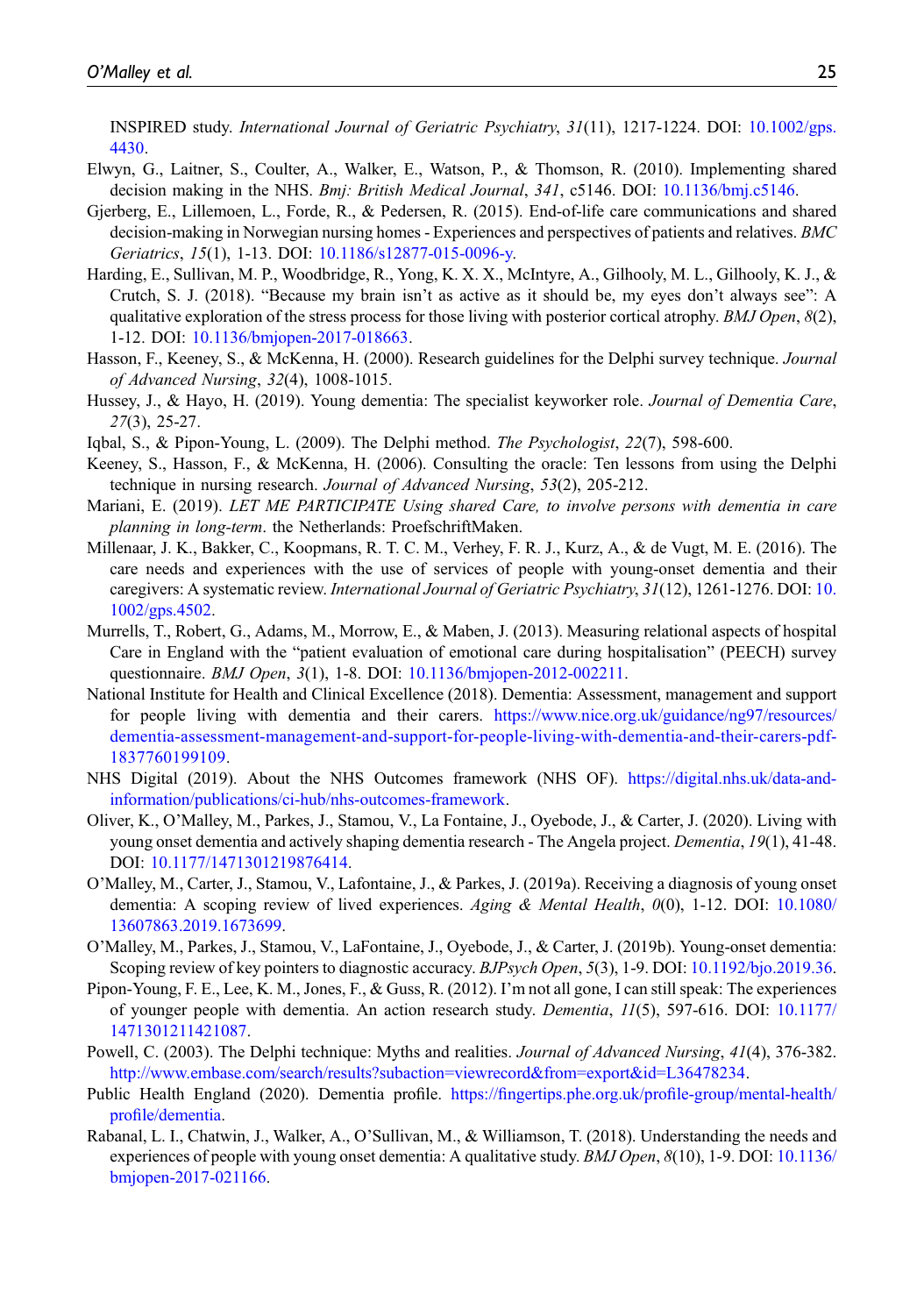- <span id="page-25-9"></span>Roach, P., Drummond, N., & Keady, J. (2016). 'Nobody would say that it is Alzheimer's or dementia at this age': Family adjustment following a diagnosis of early-onset dementia. Journal of Aging Studies, 36, 26-32. DOI: [10.1016/j.jaging.2015.12.001](https://doi.org/10.1016/j.jaging.2015.12.001).
- <span id="page-25-17"></span>Roach, P., Keady, J., Bee, P., & Hope, K. (2008). Subjective experiences of younger people with dementia and their families: Implications for UK research, policy and practice. Reviews in Clinical Gerontology, 18(2), 165-174.
- <span id="page-25-18"></span>Robert, G., Cornwell, J., & Brearley, S. (2011a). What matters to patients? Developing the evidence base for measuring and improving patient experience. [http://www.wales.nhs.uk/sites3/documents/420/Final Project](http://www.wales.nhs.uk/sites3/documents/420/Final%20Project%20Report%20pdf%20doc%20january%202012%20(2).pdf) [Report pdf doc january 2012 \(2\).pdf](http://www.wales.nhs.uk/sites3/documents/420/Final%20Project%20Report%20pdf%20doc%20january%202012%20(2).pdf).
- <span id="page-25-0"></span>Robert, G., Cornwell, J., Brearley, S., Foot, C., Goodrich, J., Joule, N., Levenson, R., Maben, J., Murrells, T., Tsianankas, V., & Waite, D. (2011b). What matters to patients? - Developing the evidence base for measuring and improving patient experience. Project report for the department of health and NHS institute for innovation and improvement. The King's Fund, 1-200.
- <span id="page-25-1"></span>Rodda, J., & Carter, J. E. (2016). A survey of UK services for younger people living with dementia. International Journal of Geriatric Psychiatry, 31(8), 951-959. DOI: [10.1002/gps.4402.](https://doi.org/10.1002/gps.4402)
- <span id="page-25-5"></span>Rosness, T. A., Engedal, K., & Chemali, Z. (2016). Frontotemporal dementia. Journal of Geriatric Psychiatry and Neurology, 29(5), 271-280. DOI: [10.1177/0891988716654986](https://doi.org/10.1177/0891988716654986).
- <span id="page-25-8"></span>Sansoni, J., Duncan, C., Grootemaat, P., Capell, J., Samsa, P., & Westera, A. (2016). Younger onset dementia. American Journal of Alzheimer's Disease & Other Dementias, 31(8), 693-705. DOI: [10.1177/](https://doi.org/10.1177/1533317515619481) [1533317515619481](https://doi.org/10.1177/1533317515619481).
- <span id="page-25-14"></span>Schlesinger, M., Grob, R., & Shaller, D. (2015). Using patient-reported information to improve clinical practice. Health Services Research, 50, 2116-2154.
- <span id="page-25-15"></span>Stamou, V., Fontaine, J. L., O'Malley, M., Jones, B., Gage, H., Parkes, J., Carter, J., & Oyebode, J. (2020). The nature of positive post-diagnostic support as experienced by people with young onset dementia. Aging  $\&$ Mental Health, 0(0), 1-9. DOI: [10.1080/13607863.2020.1727854](https://doi.org/10.1080/13607863.2020.1727854).
- <span id="page-25-2"></span>Svanberg, E., Spector, A., & Stott, J. (2011). The impact of young onset dementia on the family: A literature review. International Psychogeriatrics, 23(3), 356-371. DOI: [10.1017/S1041610210001353](https://doi.org/10.1017/S1041610210001353).
- <span id="page-25-12"></span>Swarbrick, C. M., Doors, O., Scottish Dementia Working Group; Educate, Davis, K., & Keady, J. (2016). Visioning change: Co-producing a model of involvement and engagement in research (innovative practice). Dementia, 18, 3165. DOI: [10.1177/1471301216674559.](https://doi.org/10.1177/1471301216674559)
- <span id="page-25-11"></span>UCL (2016). The Angela project. [https://www.ucl.ac.uk/psychiatry/angela-project.](https://www.ucl.ac.uk/psychiatry/angela-project)
- <span id="page-25-13"></span>Van Der Steen, J. T., Radbruch, L., Hertogh, C. M., De Boer, M. E., Hughes, J. C., Larkin, P., Francke, A. L., Jünger, S., Gove, D., Firth, P., Koopmans, R. T., & Volicer, L. (2014). White paper defining optimal palliative care in older people with dementia: A Delphi study and recommendations from the European Association for palliative care. *Palliative Medicine*, 28(3), 197-209. DOI: [10.1177/0269216313493685](https://doi.org/10.1177/0269216313493685).
- <span id="page-25-16"></span>Van Vliet, D., De Vugt, M. E., Bakker, C., Koopmans, R. T. C. M., Pijnenburg, Y. A. L., Vernooij-Dassen, M. J. F. J., & Verhey, F. R. J. (2011). Caregivers' perspectives on the pre-diagnostic period in early onset dementia: A long and winding road. International Psychogeriatrics, 23(9), 1393-1404. DOI: [10.1017/](https://doi.org/10.1017/S1041610211001013) [S1041610211001013.](https://doi.org/10.1017/S1041610211001013)
- <span id="page-25-3"></span>Van Vliet, D., de Vugt, M. E., Bakker, C., Pijnenburg, Y. A. L., Vernooij-Dassen, M. J. F. J., Koopmans, R. T. C. M., & Verhey, F. R. J. (2013). Time to diagnosis in young-onset dementia as compared with late-onset dementia. Psychological Medicine, 43(2), 423-432. DOI: [10.1017/S0033291712001122](https://doi.org/10.1017/S0033291712001122).
- <span id="page-25-4"></span>Vernooij-Dassen, M. (2006) Receiving a diagnosis of dementia. Dementia, 5(3), 397-410. DOI: [10.1177/](https://doi.org/10.1177/1471301206067114) [1471301206067114.](https://doi.org/10.1177/1471301206067114)
- <span id="page-25-6"></span>Vieira, R. T., Caixeta, L., Machado, S., Cardoso S., Adriana Nardi, A. E., Arias-Carrión, O., & Giovanni Carta, M. (2013). Epidemiology of early-onset dementia: a review of the literature. Clinical Practice & Epidemiology in Mental Health, 9(1), 88-95. DOI: [10.2174/1745017901309010088.](https://doi.org/10.2174/1745017901309010088)
- <span id="page-25-10"></span>Wawrziczny, E., Pasquier, F., Ducharme, F., Kergoat, M.-J., & Antoine, P. (2016). From 'needing to know' to 'needing not to know more': An interpretative phenomenological analysis of couples' experiences with early-onset Alzheimer's disease. Scandinavian Journal of Caring Sciences, 30(4), 695-703. DOI: [10.1111/scs.12290](https://doi.org/10.1111/scs.12290).
- <span id="page-25-7"></span>Williams, T., Dearden, A. M., & Cameron, I. H. (2001). From pillar to post - a study of younger people with dementia. Psychiatric Bulletin, 25(10), 384-387. DOI: [10.1192/pb.25.10.384](https://doi.org/10.1192/pb.25.10.384).